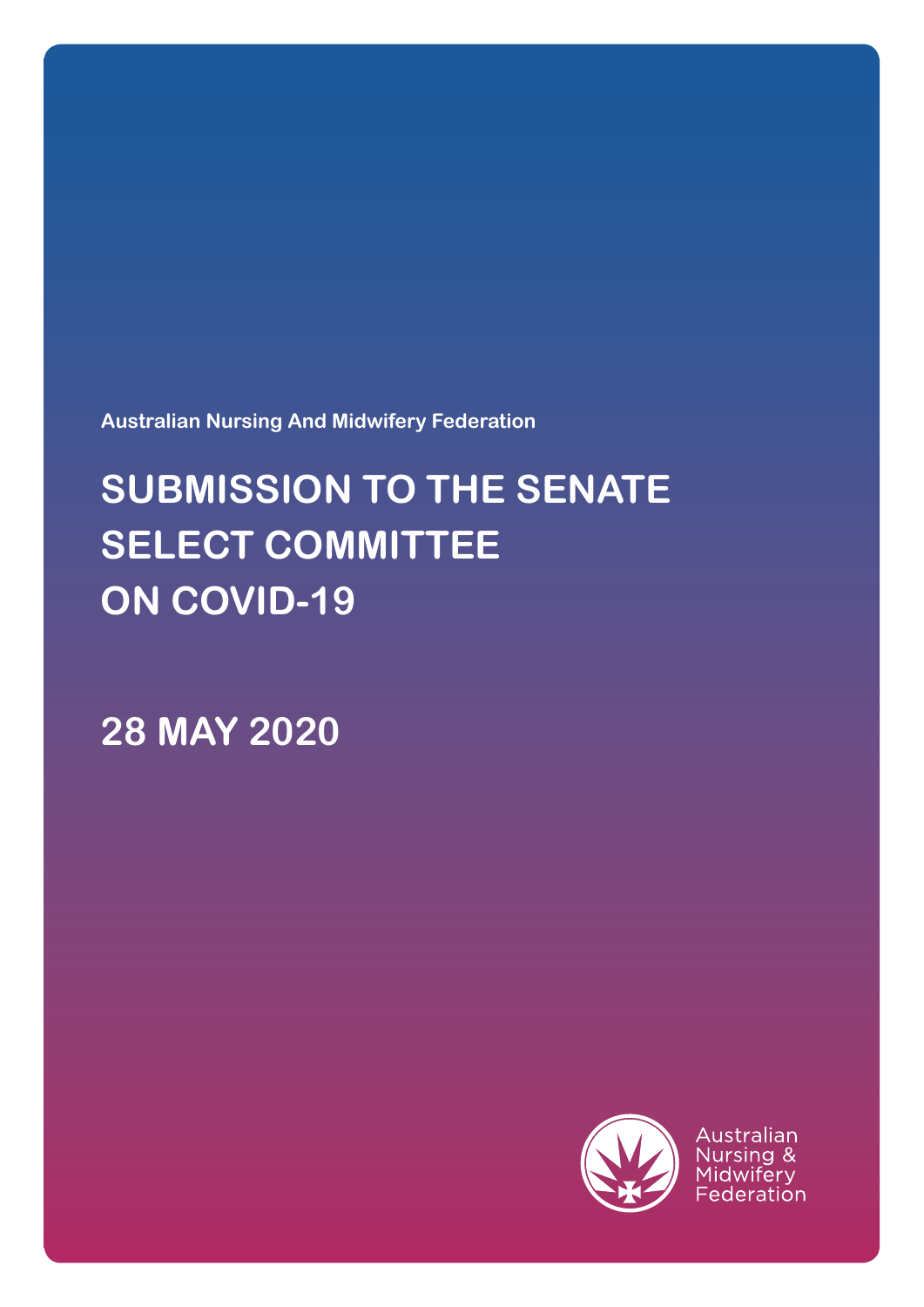**Annie Butler Federal Secretary**

**Lori-Anne Sharp Assistant Federal Secretary**

**Australian Nursing and Midwifery Federation Level 1, 365 Queen Street, Melbourne VIC 3000 T: 03 9602 8500 F: 03 9602 8567 E: anmffederal@anmf.org.au W: www.anmf.org.au**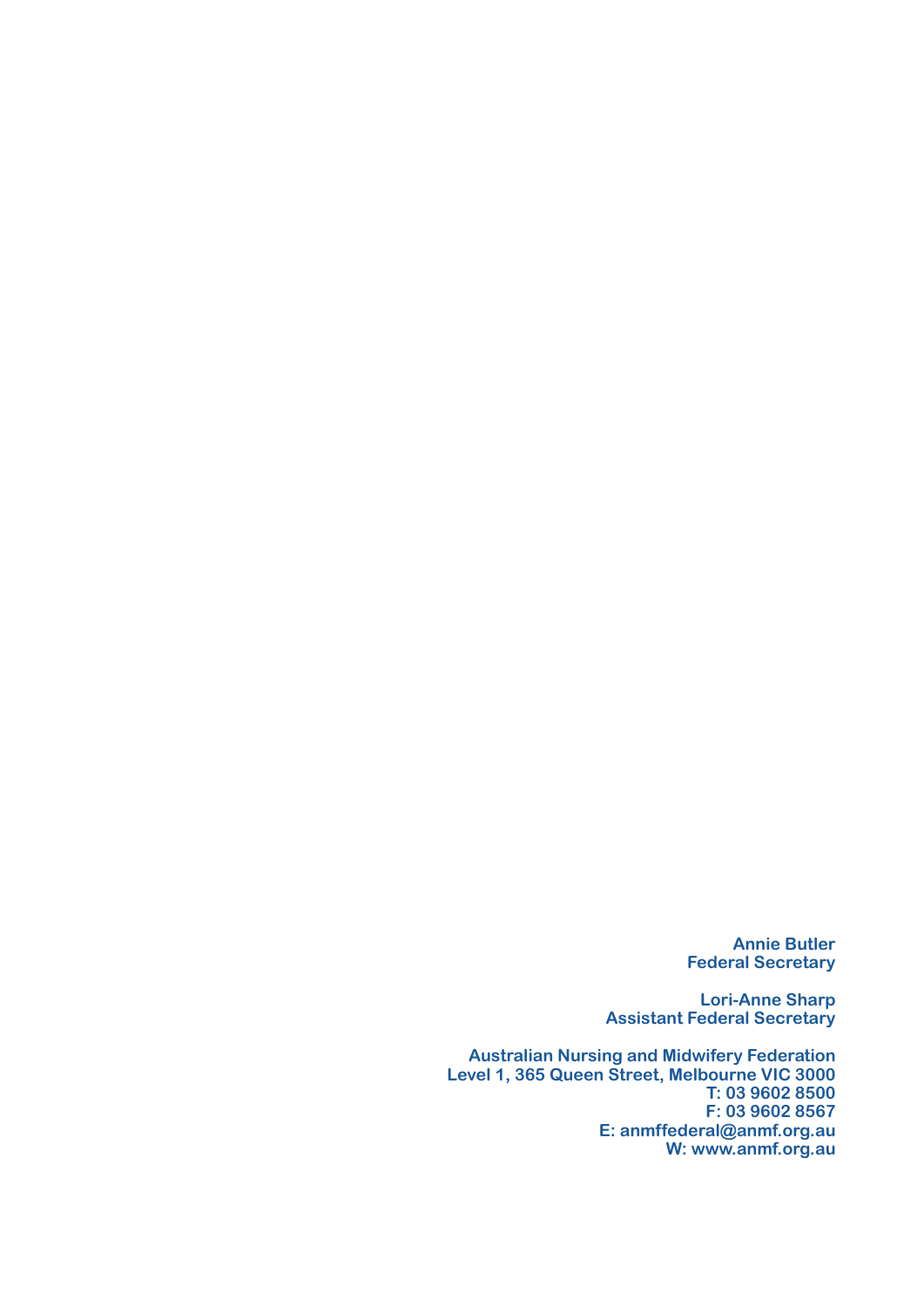# *Introduction*

- 1. The Australian Nursing and Midwifery Federation (ANMF) is Australia's largest national union and professional nursing and midwifery organisation. In collaboration with the ANMF's eight state and territory branches, we represent the professional, industrial and political interests of more than 285,000 nurses, m[i](#page-2-0)dwives, and carers across the country.<sup>1</sup>
- 2. Our members work in the public and private health, aged care, maternity, and disability sectors across a wide variety of urban, rural, and remote locations. We work with them to improve their ability to deliver safe and best practice care in each and every one of these settings, fulfil their professional goals and achieve a healthy work/life balance.
- 3. Our strong and growing membership and integrated role as both a professional and industrial organisation provide us with a complete understanding of all aspects of the nursing and midwifery professions and see us uniquely placed to defend and advance our professions.
- 4. Through our work with members we aim to strengthen the contribution of nursing and midwifery to improving Australia's health and aged care systems, and the health of our national and global communities.
- 5. We welcome the opportunity to make this submission to the Parliament of Australia's Senate Select Committee on COVID-19 (the Committee) on behalf of our members working around the country to protect the community from infectious disease as well as morbidity and mortality both due to related and unrelated causes.
- 6. Nurses, midwives, and care workers are all integral to the effective operation of the Australian health, maternity, and aged care systems. During infectious disease outbreaks such as COVID-19, they are at the front line of response efforts and are integral to identifying, managing, and treating patients with confirmed or suspected COVID-19 infection as well as dealing with ongoing and everyday health, maternity, and aged care activities.
- 7. The COVID-19 pandemic has been unlike any previously anticipated outbreaks. While past research and planning had forecasted the potential for similar infectious disease outbreaks, these had focussed upon viral influenza and other diseases such as Ebola. As a novel virus with many still unknown factors, no specific treatment, and no vaccine, COVID-19 took many countries and health systems by surprise. Information about and responses to the virus has been and continues to be fast paced. This has demanded agility, responsiveness, and pragmatic, decisive action which the Australian Government has been seen to engage in admirably, particularly through its ongoing work through the National Cabinet, National Security Committee of Cabinet, Council of Australian Governments, National Crisis Committee, National COVID-19 Coordination Commission, and the Australian Parliament.
- 8. While this submission focuses mainly upon the Federal Government's response, the ANMF wishes to commend both the Federal and State/Territory Governments for their flexibility and agility as new information has become available regarding the COVID-19 pandemic. In many instances the government has listened to advice, responded to, and shown great respect for the knowledge and expertise of health professionals including nurses and midwives as well as

<span id="page-2-0"></span><sup>&</sup>lt;sup>i</sup> In this submission we use the term "care workers" to refer to assistants in nursing, personal care workers, aged care workers, or staff otherwise titled.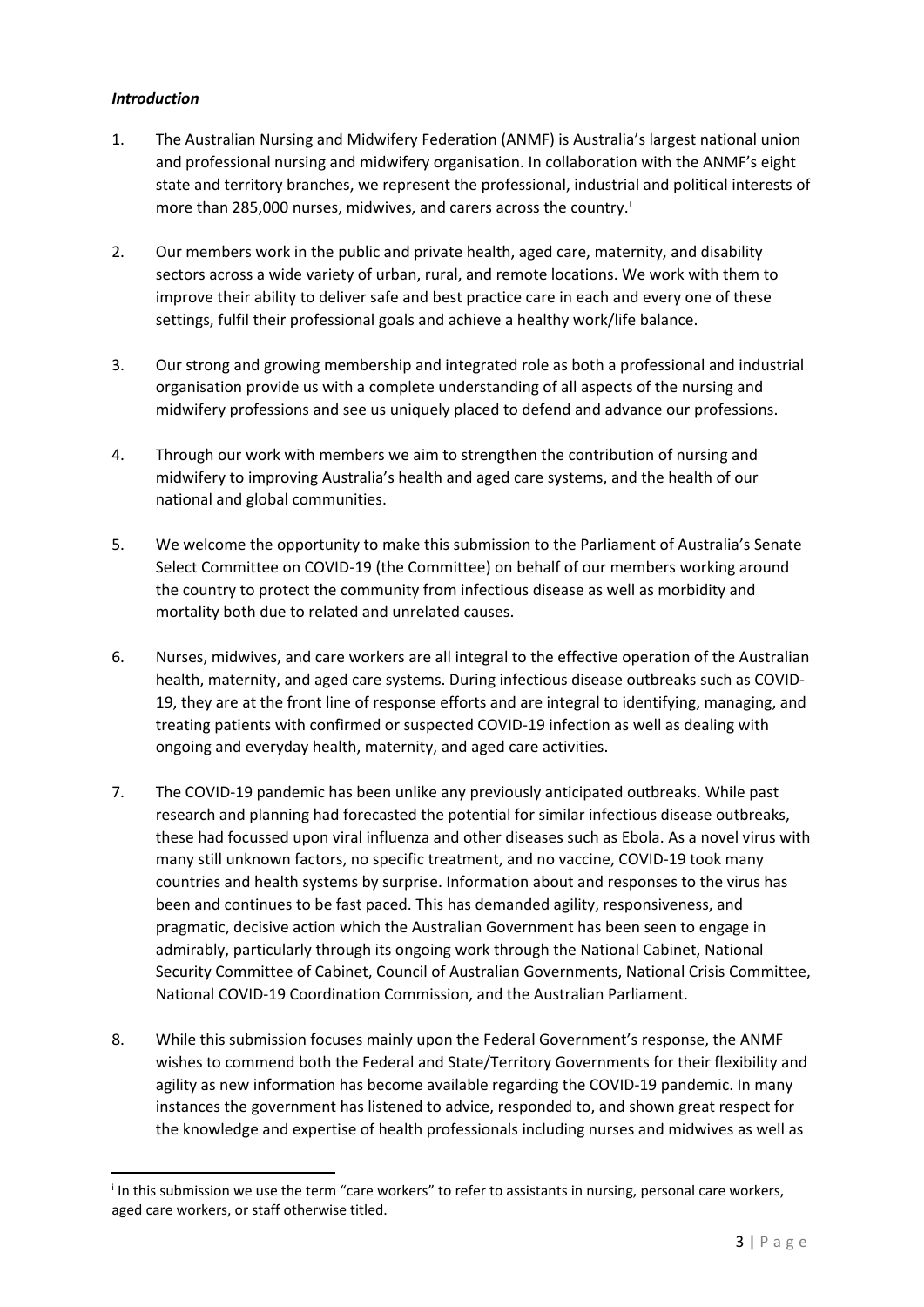to the health research community. This was clear on the many occasions throughout the outbreak where the government took advice from and delivered public messages in consultation and partnership with the Chief Medical Officer and Chief Nursing and Midwifery Officer and where decision making was clearly based upon the best up-to-date evidence from the health research community such as the COVID-19 modelling work of the Doherty  $Institute<sup>1</sup>$ 

- 9. In many cases the government has rightly taken the advice of health experts over concerns for the economy which has undoubtedly saved many lives had the pandemic been allowed to run unchecked or responses implemented too late as has sadly been observed in other jurisdictions around the world. Through swift, collaborative action and clear, frequent communication with the Australian public, the government has to date led the country to a position where the Australian COVID-19 outbreak can be described effectively contained with only six patients currently being cared for in intensive care units and 30 in hospital as of the  $27<sup>th</sup>$  of May.<sup>2</sup>
- 10. As well as the government, the ANMF wishes to commend the wider Australian community for their significant efforts to minimise the spread of COVID-19. Supported by government and health department messaging, many Australians heeded calls to regularly practice hand sanitisation; one of the single most effective ways of preventing transmission and infection. Australians also rapidly acted upon calls to practice physical and social distancing, another known approach to minimising transmission risk between people. It is these and other areas where the Australian community pulled together to protect one another and particularly those most vulnerable to illness that has meant that our country can be proud of the successes we have achieved in containing the spread of COVID-19 in a way that many other nations have not. Lessons from the ways the government, the health and aged care sectors, and the wider Australian community responded to this pandemic will enable greater preparedness for future outbreaks of disease and ensure that Australia is well placed to handle both ongoing and future challenges to health and wellbeing.
- 11. The ANMF also wishes to commend the government for listening to and working cooperatively and productively with unions including the ANMF during the outbreak particularly with regard to the health sector and overall approach to the COVID-19 pandemic. Where the government could have improved its efforts to listen to and involve health experts, unions, and staff however has been the aged care sector. The ANMF wishes to note that unfortunately - aged care, particularly residential aged care - the area where people are most vulnerable to infection, illness, and death appears to have suffered from a lack of clear, consistent information regarding how best to respond to outbreaks as well as a lack of clear leadership and delegation of responsibility for ensuring the health and safety of older Australians, younger residents, and staff. The government did not consult effectively with unions and experts regarding their development of strategies for the aged care sector to manage the COVID-19 outbreak in Australian aged care facilities and services. Some government resources for aged care such as the Communicable Diseases Network Australia (CDNA) National Guidelines for the Prevention, Control and Public Health Management of COVID-19 Outbreaks in Residential Care Facilities in Australia Coronavirus Disease 2019 (COVID-19) Outbreaks in Residential Care Facilities also failed to provide clear, definitive information to support staff in nursing homes to respond to a COVID-19 outbreak.4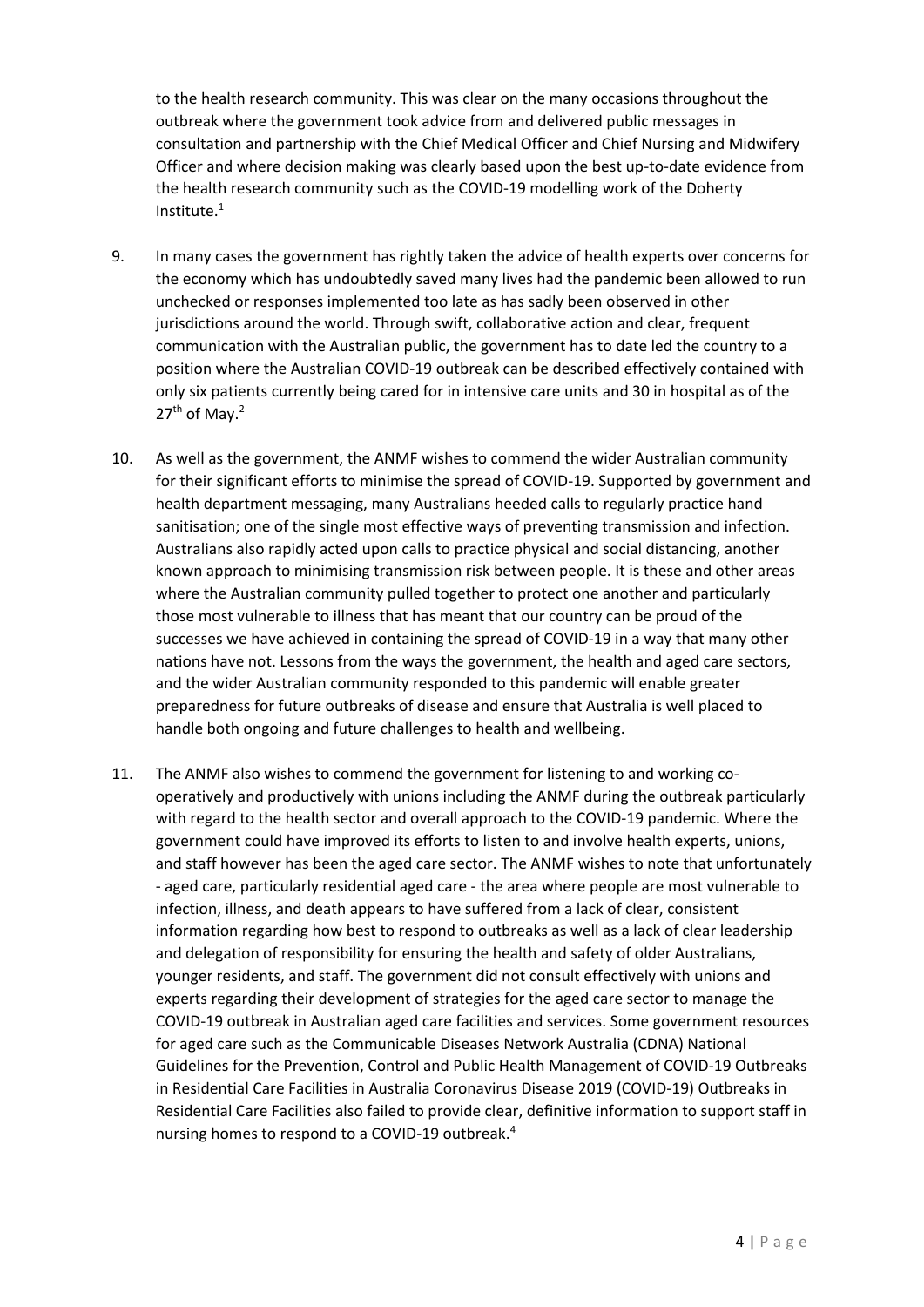# *The COVID-19 pandemic*

- 12. COVID-19 (from 'severe acute respiratory syndrome coronavirus 2' (or 'SARS-CoV-2') is a newly discovered (novel) coronavirus first identified in Wuhan, Hubei province, China in 2019 as the cause of a cluster of pneumonia cases.<sup>5</sup> Coronaviruses are similar to a number of human and animal pathogens including some of those which cause the common cold as well as more serious illnesses including severe acute respiratory syndrome (SARS/ SARS-CoV-1) and Middle East respiratory syndrome (MERS). Since discovery, COVID-19 has spread to many countries and was declared a pandemic by the World Health Organization (WHO) on 30 January 2020.<sup>6</sup>
- 13. Clear, coherent communication is always difficult in a rapidly changing situation, and there are still multiple unknowns about SARS-CoV-2/COVID-19 five months after the first cases. This means advice and precautions have varied based on evolving best practice recommendations, which the government has handled well by ensuring that advice from health and disease experts has been taken on board and acted upon.
- 14. The first Australian cases of COVID-19 appear to have been recorded on January 25, two days after biosecurity officials had begun to screen passengers on flights between Wuhan and Sydney. By the end of January, nine cases had been recorded and 14 additional cases were recorded in February.
- 15. The first of March sadly marked Australia's first death associated with COVID-19. Seventyeight-year-old Perth man, James Kwan was aboard the Diamond Princess cruise ship that was quarantined in Japan. Before diagnosis he was relocated back to the Northern Territory and then transported to a Perth hospital where he sadly passed away.
- 16. Case numbers during March steadily climbed, with the  $28<sup>th</sup>$  of March being the height of newly recorded cases at 460 new cases Australia-wide. From this point, new case numbers began to rapidly drop throughout April and by the end of the month and beginning of May, new cases reported daily did not rise over 27. By early May, some states and territories had begun to record multi-day streaks with no new cases, and the outbreak in Australia had appeared to be largely controlled with the exception being a few isolated clusters in aged care (Newmarch House, New South Wales), and the community (Cedar Meats and McDonald's, Victoria).
- 17. As of the 27<sup>th</sup> of May there have been 7.139 cases of COVID-19 infection recorded in Australia. 470 people remain as currently active infection status. Sadly, there have been 103 recorded deaths due to COVID-19. COVID-19 emerged in the community, healthcare, and aged care sectors with 67 residents in nursing homes/residential aged care becoming infected (27 deaths), and 31 in the community/in-home aged care sector (3 deaths).

#### *The Australian Government's response to the COVID-19 pandemic*

18. The ANMF wishes to commend the Australian Federal and State and Territory governments for their effective response to the unfolding COVID-19 pandemic. While at the time of writing, State and Territory Governments have begun to relax restrictions put in place following the National Cabinet's three-step plan launched on the  $8<sup>th</sup>$  of May, early signs of containment of the outbreak have been promising and suggest that the combination of timely, effective, and appropriate risk mitigation, decision making, coordination, and planning at different levels of government as well as community member and health and aged care worker responses to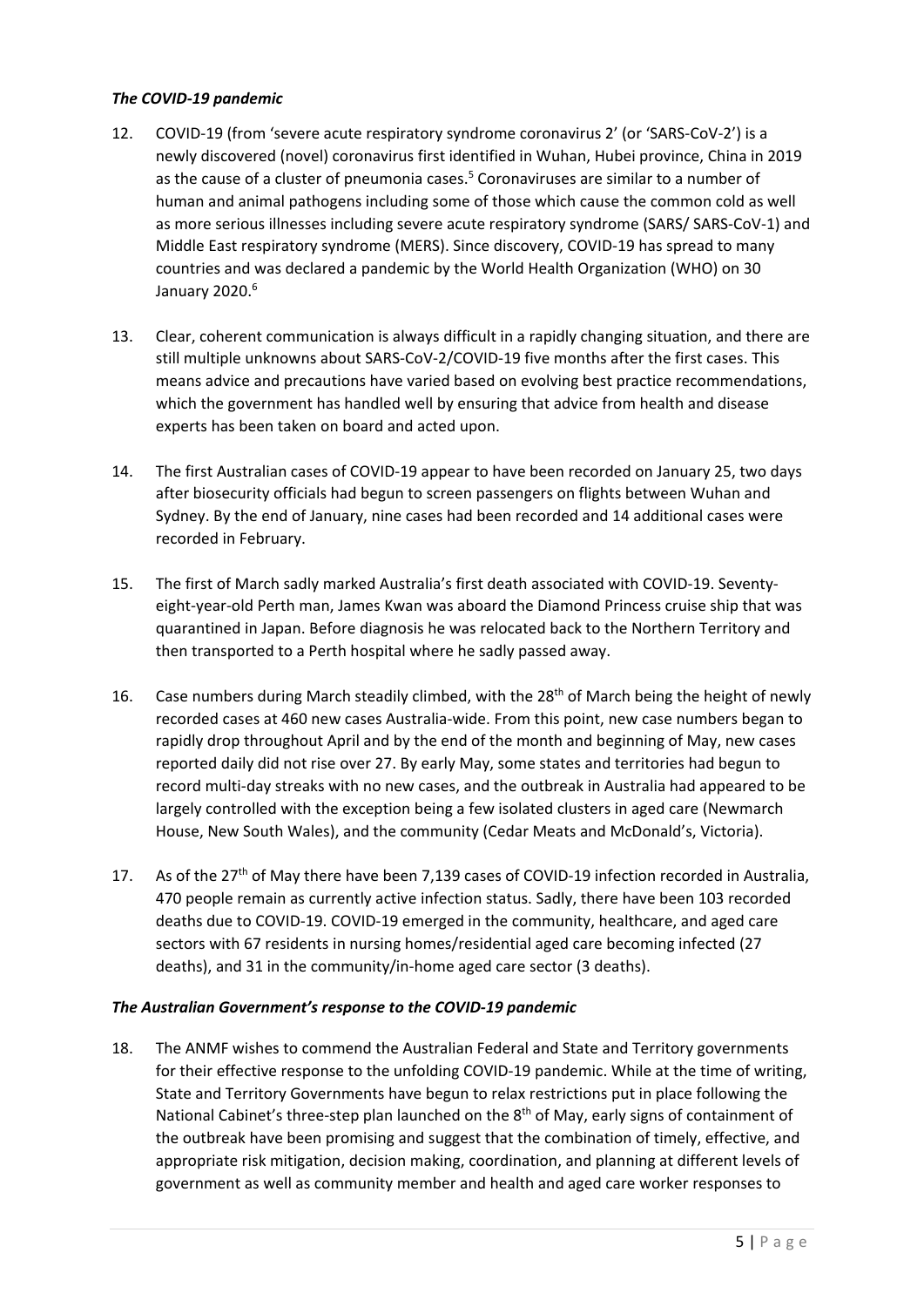directives and guidance have largely resulted in effective infection control and harm minimisation.

- 19. Morbidity and mortality resulting from the COVID-19 pandemic in Australia appears to have been successfully minimised in most settings, however this does not diminish the loss felt by those whose loved ones have died. At the time of writing, and likely for some time, we face the very real threat of new community outbreaks and a 'second wave' of infections; a risk potentially heightened by the relaxation of the necessary restrictions implemented in response to the initial outbreak. It is for this reason that the phased approach taken by the Commonwealth and state/territory governments is and will be so vital. Careful, controlled, and monitored relaxation of the restrictions with potential slowing or even reversal of relaxation measures based on ongoing assessments of impact and risk are critical to ensuring the health and safety of the community and the sustainability of our health, maternity, and aged care systems.
- 20. The COVIDSafe contact tracing application (app) for smartphones is one of the tools that the government has implemented in order to more efficiently and effectively identify and trace potential transmission of the virus in the community. The ANMF has supported the government's implementation and promotion of the app as an adjunct existing contact tracing processes to improve the efficiency and effectiveness of contact tracing – work that is often undertaken by nurses.
- 21. Some state and territory governments are currently bringing forward relaxations to local restrictions due to the lack of new cases. This is testament to both government and community response efforts. It is important however to recognise that continued community, health and aged sector, and government vigilance is needed to ensure that if new cases do arise, a response can be swift and effective. As the government has so clearly communicated throughout talks regarding relaxation of restrictions and from consultation with experts; we cannot afford to be complacent and new outbreaks may very well reverse all the good work done to date.
- 22. The ANMF commends the government on its efficient and effective handling of the implementation of necessary restrictions to contain the initial outbreak and subsequent limitations to the spread of COVID-19 in Australia. These measures saved lives and meant that the healthcare system had valuable and necessary time to prepare for what could have potentially become a public health catastrophe with the potential to devastate Australia's health system. While some delay occurred right at the beginning of the outbreak before large numbers of cases appeared in Australia largely due to returning travellers and the arrival of the Ruby Princess cruise liner, the government's actions were largely efficient and effective in minimising local outbreaks.
- 23. The ANMF also points to the health sector and community's significant efforts to respond to government advice and to assist in controlling outbreaks. They did this as they were informed about the virus with transparent information about Australia's cases, preparation, and information regarding what they should do if they thought they may be at risk or potentially infected. The Australian government engaged in open discussion and debate about the actions Australia should take and listened to and conveyed the advice and guidance of multidisciplinary experts including nurses.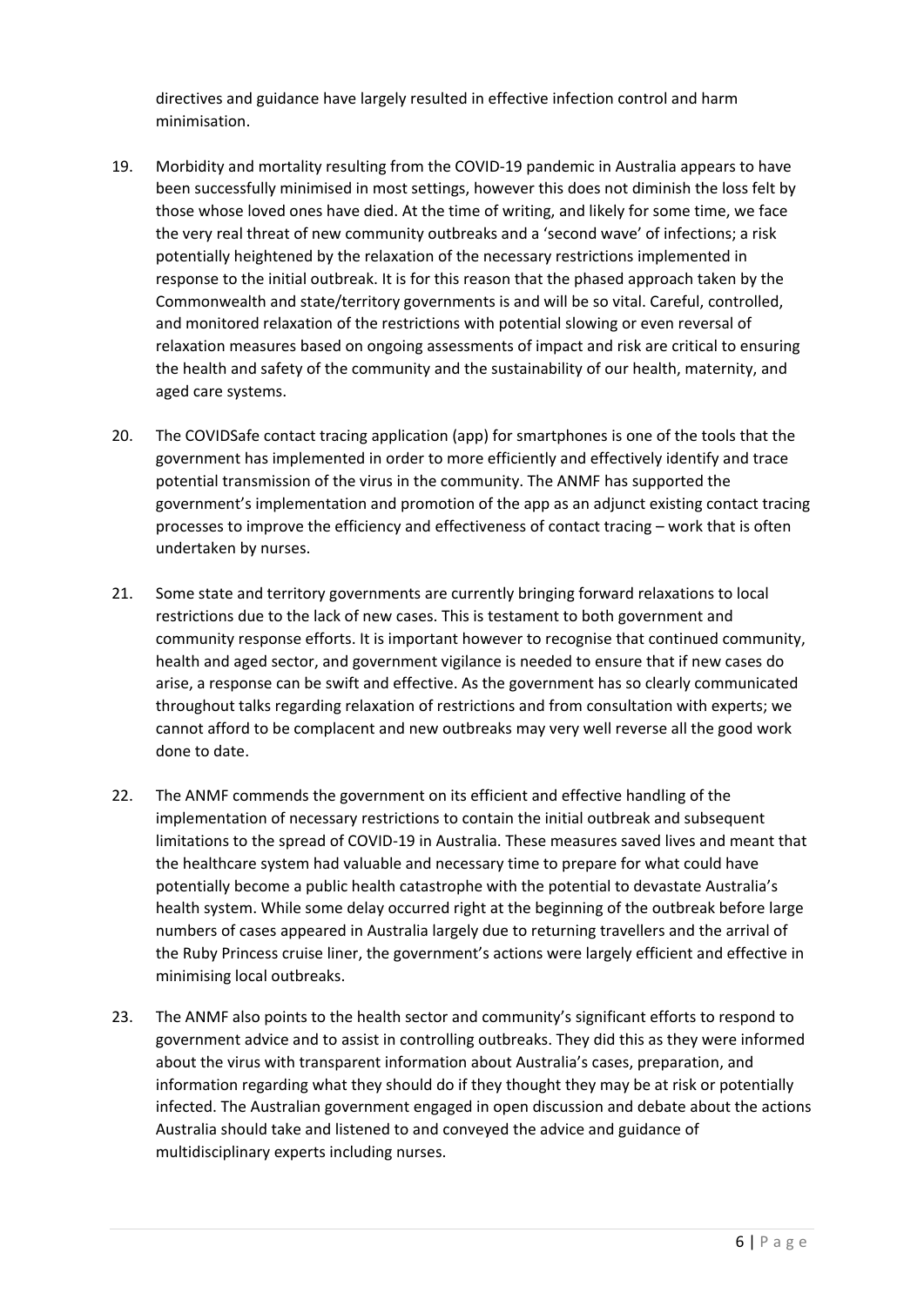# *Supporting the health care sector*

- 24. The COVID-19 outbreak in Australia was largely contained via efficient and effective collaboration and communication between the Federal and State/Territory Governments, heath experts and the health sector, as well as the broader community.
- 25. Health emergencies put health systems and their ability to deliver health, maternity, mental health, and social care services under strain. During the COVID-19 pandemic, care services around the globe, including in Australia, have been confronted with increased demand generated by the COVID-19 pandemic. Nurses, midwives, and care workers all have a critical role to play in the response to the COVID-19 outbreak both in terms of caring for people who have been confirmed or suspected cases as well as in caring for patients, mothers, and community members with non-related conditions, injuries, or illnesses.
- 26. On the 31 $st$  of March, the Federal Government announced the Private Hospital Viability and Capacity Guarantee to support private and public hospitals to work together on a coordinated Australian emergency response to the COVID-19 pandemic, with the Federal Government agreeing to fund 50/50 of generated activity with the states and territories and underwrite the gap between revenue received and private hospitals' fixed costs.<sup>7</sup> This partnership enabled 657 private hospitals across Australia, 30,000 beds, including ICU beds and ventilators to be dedicated to fighting the COVID-19 pandemic. Importantly, this guaranteed partnership retained 105,000 health care workers employed in these hospitals to be an available resource to provide care for those contracting COVID-19 and those with non-related health conditions, injuries and illnesses. While the outbreak in Australia has not resulted in the need to overflow patients into private hospitals for care, this partnership remains vital to the national response to the outbreak.
- 27. In accordance with World Health Organization recommendations,<sup>8</sup> an effective COVID-19 response by health systems requires transparent decisions, based on the best available evidence about which health and social care services are essential and which may be postponed, deferred or delivered through different modalities to free up resources:
	- That can be used for the COVID-19 response, and;
	- To ensure essential services continue to be safely delivered during the COVID-19 outbreak.
- 28. The ANMF developed of a series of nursing workforce surge strategies, including plans for the redeployment of nurses and midwives from their usual area of work or workplace to a different area of work or workplace. $9,10$
- 29. The ANMF commends the government for its support and request from Australia's Health Ministers to enable more health practitioners to quickly return to practice allowing the Australian Health Practitioner Regulation Agency (AHPRA), the Medical Board of Australia, the Nursing and Midwifery Board of Australia (NMBA) and the Pharmacy Board of Australia to establish, as the first tranche, a short-term pandemic response sub-register for the next 12 months. The NMBA sub-register came into effect on the 6<sup>th</sup> of April 2020, enabling qualified, competent, and suitable nurses and midwives who previously held general or specialist registration and left the Register of practitioners or moved to non-practising registration in the past three years to return to practice.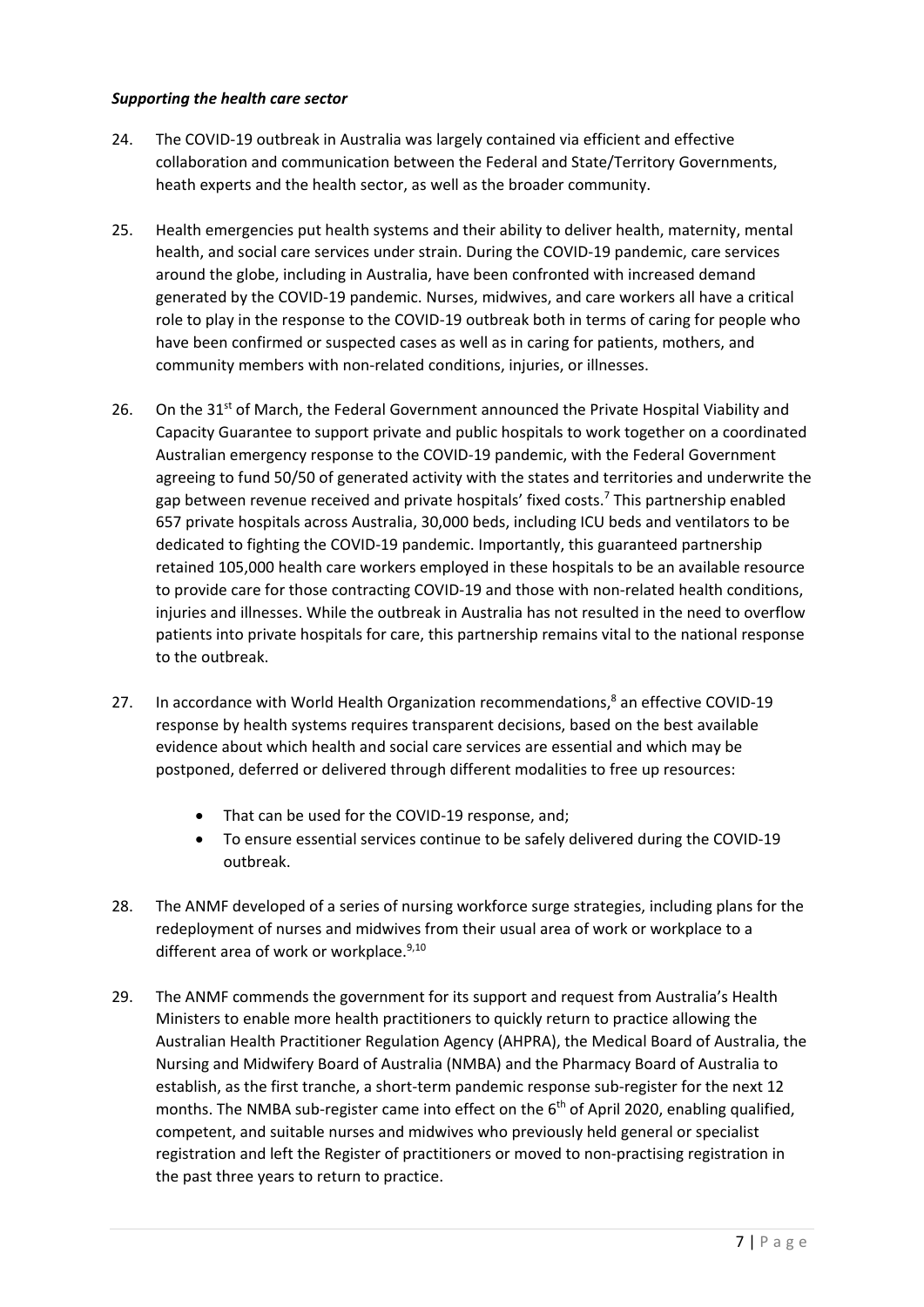- 30. As of the 12<sup>th</sup> of May 2020, there were 35,276 doctors, nurses, midwives, pharmacists, diagnostic radiographers, physiotherapists and psychologists on the pandemic response subregister. This sub-register has predominantly been made up of nurses (21,997), medical practitioners (3,402), and midwives (2,987), with members of other professions making up the remainder.
- 31. The Australian COVID-19 outbreak did not eventuate in an unmanageable surge of patients necessitating use of these experienced health practitioners as an emergency workforce in the health sector due to the country's quick and effective response measures. However, many health practitioners on the sub-register could have been and could yet be utilised effectively within Australia's aged care sector.

# **Telehealth and E-Health**

- 32. As the COVID-19 pandemic meant that many typically face-to-face health and maternity care activities had to be stopped, the government's investment and support for the implementation of telehealth services around Australia was an important step to ensure that patients, pregnant and postnatal women, and community members were still able to access appropriate and effective services via alternative pathways. The ANMF commends the government's development of a number of new temporary Medicare Benefits Schedule (MBS) telehealth services in response to the COVID-19 pandemic. These numbers are available to GPs, medical practitioners, nurse practitioners, participating midwives, allied health providers and dental practitioners in the practice of oral and maxillofacial surgery. The availability of these additional telehealth services has helped reduce the risk of community transmission of COVID-19 and provide protection for both patients and health practitioners. It is also important that as of the  $30<sup>th</sup>$  of March 2020, these items have become general in nature and have no relation to diagnosing, treating or suspecting COVID-19. This recognises that the community must have ongoing access to non-COVID-19 related health, maternity and aged care services. The ability to bulk bill these items to eligible individuals, including people listed as vulnerable to COVID-19, is also an important way of ensuring that people are not limited in their access to services due to an inability to pay.
- 33. Due to the expected surge in demand resulting from COVID-19 the Australian Government, on the 2<sup>nd</sup> of April 2020, sponsored Medcast and Critical Care Education Services to provide access to SURGE – Critical Care courses. The ANMF welcomed this Government strategy to provide additional training for registered nurses. Funding of \$4.1 million dollars was provided for up to 20,000online education places, fully subscribed in a matter of weeks. These courses enabled registered nurses already working in acute care areas to quickly and efficiently upskill to work in critical care areas. Courses addressed the minimum knowledge and skills registered nurses require to work in high dependency or critical care settings, such as intensive care units. This initiative maximised the capacity of experienced registered nurses and prepared them to boost the intensive care nursing workforce as needed to deal with the unfolding pandemic. Now well-equipped, these nurses stand ready to deliver critical support to the health and aged care systems if they should be placed under increasing demand.
- 34. While refresher programs were previously available from a wide number of providers, including the ANMF, universities, health care networks, and state and territory governments, many of these were suspended during the pandemic. The ANMF Victorian Branch continued to offer a small number of free face-to-face refresher programs for registered nurses throughout March and April 2020. On the 25<sup>th</sup> of March, the Australian Government provided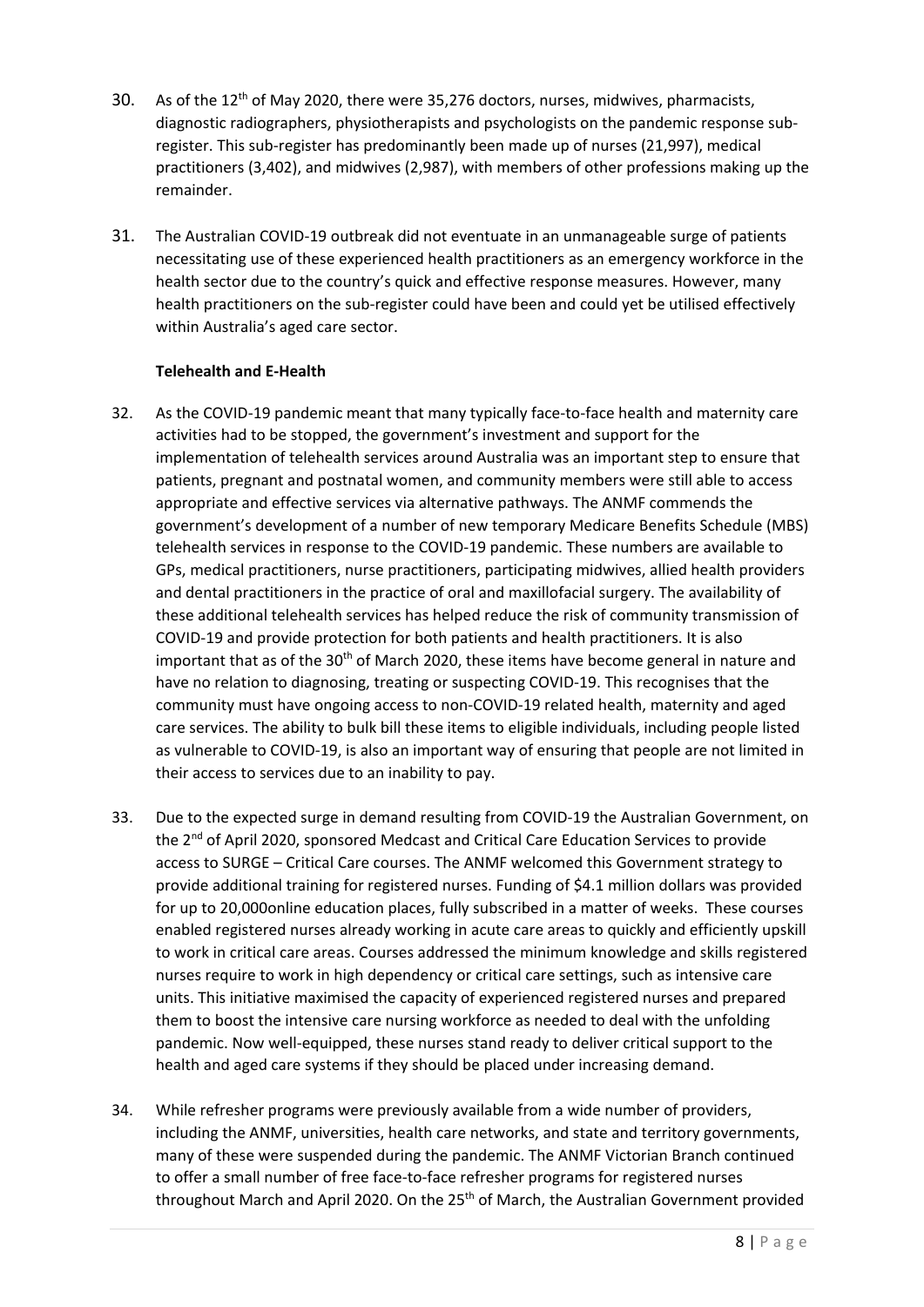\$1 million dollars to the Australian College of Nursing to provide an online refresher program to 1,000 eligible registered nurses. This 36-hour program enabled currently registered nurses wishing to return to clinical practice from non-clinical nursing roles, or to work in a more acute setting, to quickly and efficiently update their knowledge and skills. The funded program was quickly fully subscribed and a further 500 funded refresher program places were then provided for enrolled nurses.

# **Personal protective equipment (PPE)**

- 35. One area in which many jurisdictions around the world experienced numerous and ongoing challenges has been access to and use of appropriate personal protective equipment (PPE). From the beginning of the pandemic, the ANMF has advocated for healthcare staff to have ready access to effective and appropriate PPE to ensure risk of transmission and infection to themselves and others are minimised.
- 36. The ANMF has received countless inquiries from members in relation to the proper use, provision and quality of PPE. For example, members report not being provided with adequate PPE, being required to reuse single-use equipment, not being trained in its use or being provided with sub-standard PPE or even been told that PPE is not available at all. In terms of maintaining worker safety, the Government has a key ongoing role in ensuring the following:
	- The national stockpile of PPE is adequate to meet the needs of all health and aged care services across the country, including regional and remote areas and local manufacturing can be rapidly upscaled to meet increased demand.
	- Access to PPE is appropriate and determined on evidence-based health and safety standards.
	- PPE is manufactured to the appropriate standard and tested to ensure standards are met.
	- Correct use is promoted through training and funding for training.
- 37. Personal protective equipment is one part of a variety of measures used particularly by health, maternity and aged care staff to minimise transmission, contamination, and infection risks.<sup>11</sup> Australian (State and Territory) and international guidelines including those from the World Health Organization (WHO), United States Centers of Disease Control and Prevention (CDC), and the European Centre for Disease Prevention and Control (ECDC), current Australian State- /Territory and National Health Departments recommend the use of personal protective equipment (PPE) and urges precautions for droplet and contact transmission and airborne precautions with respirators (minimum P2 or N95) in settings when aerosols may be generated.<sup>12-16</sup> While generally sound in relation to the evidence and broadly comparable with most international guidance, Australian guidance was not always consistent and may have been a source of confusion and worry among many health and aged care staff as they compared and contrasted national guidance with local and employer-guidance with state/territory guidance as well as international guidance. These inconsistencies could be mitigated in the future by ensuring evidence-based and consistent guidance from one single reputable source.
- 38. In the context of COVID-19, precautions for contact, droplet, and airborne transmission are relevant depending upon the situation. Health, maternity, and aged care staff must have access to appropriate PPE resources and receive information and training regarding how to correctly put on (don), wear/use, take off (doff), and dispose of PPE in different situations.<sup>17</sup>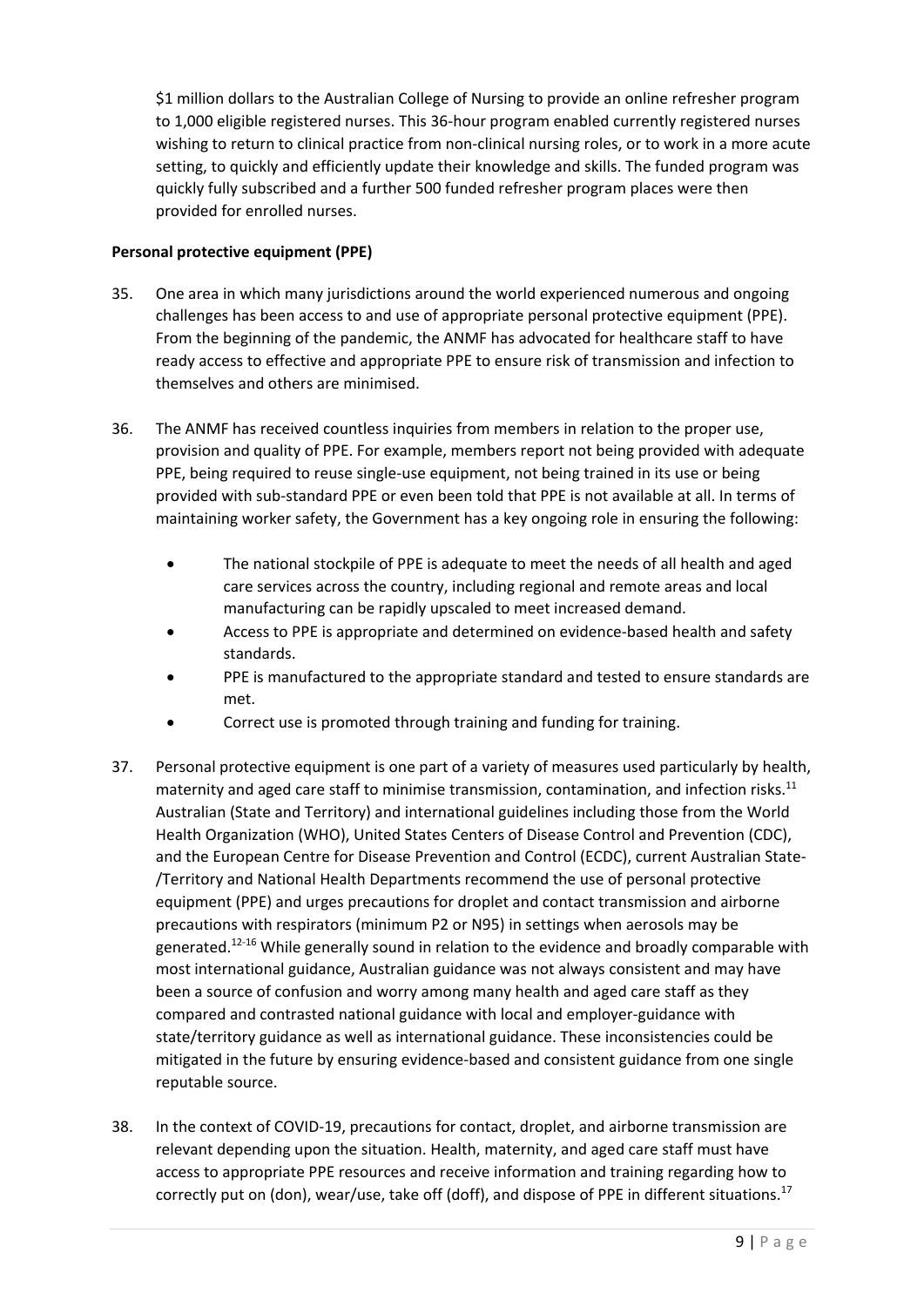Correct size, fit, use, and disposal of PPE is essential to safe, effective infection prevention and control activities in the context of responding to COVID-19.18 Currently, many jurisdictions both nationally and globally are facing limitations in terms of access to suitable types and sizes of PPE, so correct, rational use is vital.<sup>18</sup> While the number of infections in Australia remained relatively low in comparison to many other jurisdictions around the world, there were many reports from health and especially aged care contexts where PPE supplies were low, inadequate, or inappropriate (i.e. wrong type or wrong sizes of PPE to be useful) around Australia – particularly in New South Wales and from our members.

- 39. Aerosolised mucus and saliva particles <5μm can be produced by coughing, sneezing, and talking as well as during clinical aerosol generating procedures including respiratory sample collection which may lead to potential infection and contamination risks.<sup>12,19</sup> Aerosolised particles may travel several metres and potentially remain in the air for up to three hours, however the viability and infection risk of such particles is not yet known.<sup>20</sup> Correct respirator use is a vital component of infection control and maintenance of staff and patient safety, as incorrect use (e.g. incorrect doffing process) has been found to be a primary cause of contamination when removing PPE. $^{21}$  On this point, the ANMF advocates for more consistent and nationally standardised guidance regarding the use of PPE, as inconsistent and differing guidance is likely to be a risk factor for incorrect use of PPE and therefore greater likelihood of contamination, transmission, and infection.
- 40. Consistent with many international guidelines including current Australian recommendations, the WHO recommends rational use of PPE and urges precautions for droplet and contact transmission in the setting of caring for people with COVID-19 and airborne precautions in settings when aerosols may be generated.<sup>12</sup> Recommendations are however not completely consistent across all jurisdictions. The CDC and the ECDC recommend airborne precautions for any situation involving the care of COVID-19 patients, but also consider the use of medical masks as an acceptable option in case of respirator shortages.  $16,22$
- 41. To work safely and effectively all PPE, including respirators, must be the correct size and fit for each individual health or aged care worker.<sup>23</sup> In a number of jurisdictions in Australia, there have been debates regarding the necessity of particularly fit testing which in its most practical sense, means testing to ensure that staff are able to select the kind (make/model, size) of respirator that provides the best fit.
- 42. Manufactures of respirators recommend that both fit tests and checks be conducted and highlight that fit testing is the responsibility of the employer while fit checking is the responsibility of the worker.<sup>24</sup> In Australia, the Commonwealth Department of Health, National Health and Medical Research Council, and the Australian Commission of Healthcare Safety and Quality recommend that both fit testing and fit checking are required for both P2 and N95 respirators.<sup>25</sup> This is also supported by State-based bodies including the New South Wales Government and Clinical Excellence Commission in the context of COVID-19.26
- 43. Respirator fit testing is a component of an overall respiratory protection program and provides health and aged care workers with guidance for choosing the brand, model, and size of respirator which provides the best fit for each individual employee, as well as instructions for proper use. $27,28$  Fit testing can be conducted using quantitative and qualitative approaches. Fit testing should occur each time a new brand, model, or size of respirator is used by an individual to ensure adequate fit.<sup>29,30</sup>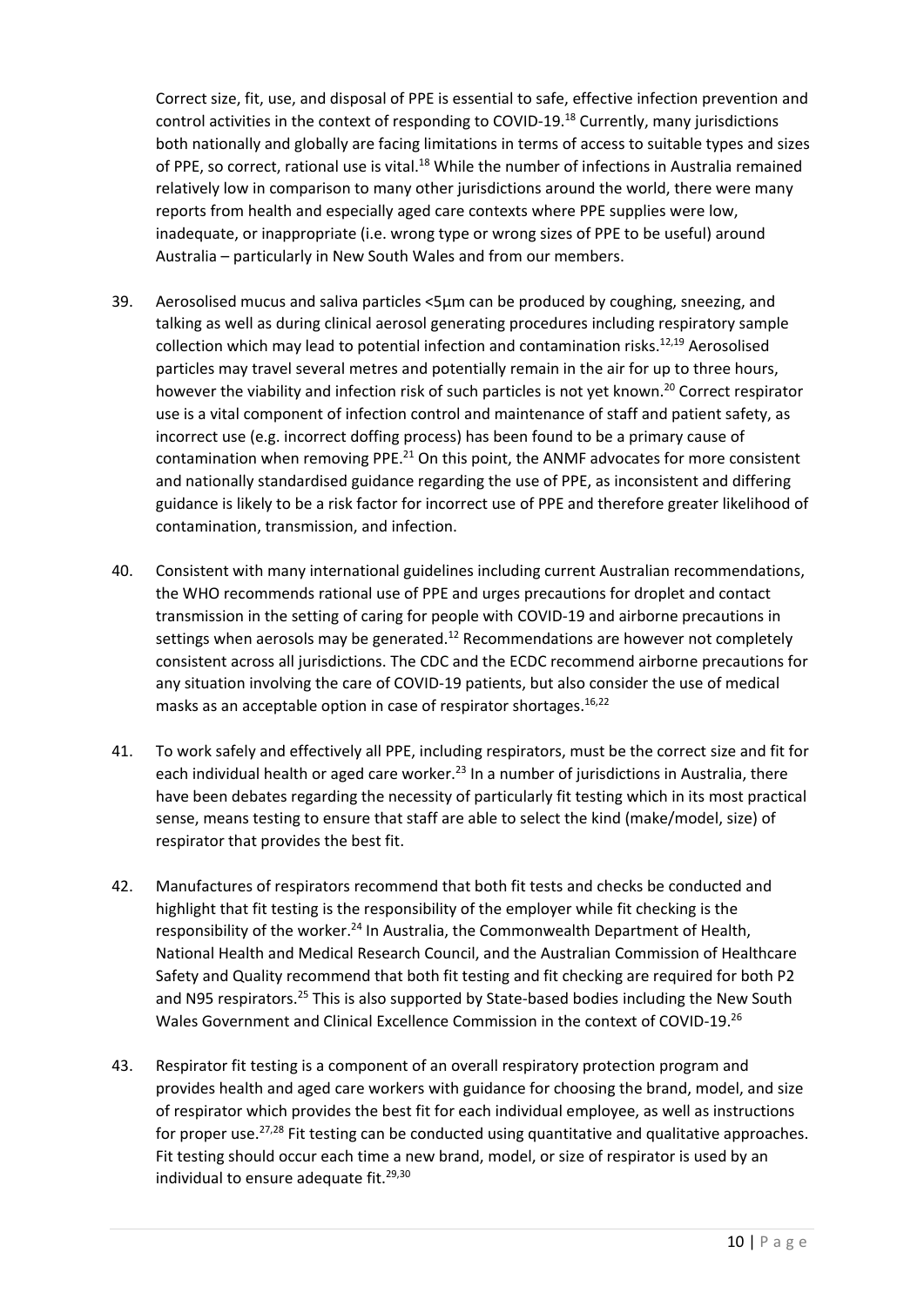- 44. Respirator fit checking is another component of respiratory protection programs and involves the health or aged care worker checking to ensure that a proper seal has been achieved on the face each time a respirator has been donned.<sup>27</sup> This includes correcting positioning the respirator and straps, forming the nose bridge/clip of the respirator, and ensuring that facial hair is not present to interfere with the seal. Training in fit checking has been found to result in staff achieving a better seal when they use respirators and should be performed each time a respirator is put on. $31$
- 45. An incorrectly sized or fitted respirator may not provide a sufficient seal on the person's face.32,33 This allows entry of particles around the sides of the respirator which may then contaminate the inner surface of the mask or face or be inhaled. Both exposures may cause infection. A respirator which does not fit properly due to incorrect size or fit may also lead to otherwise avoidable adjustments and touching of the respirator – potential contamination and infection risks during respirator use.
- 46. While training in the proper use of respirators is vital, fit testing may be associated with additional time and costs. $34$  Some have argued that fit tests for respirators should not be conducted due to associated additional time and cost, arguing that the user fit check adequately ensures an effective face seal. More recent evidence however suggests that lack of fit testing results in apparent reductions in the number staff able to achieve an effective seal.<sup>35</sup> Fit testing as part of a respiratory protection program is often effective in ensuring that almost all workers are able to identify a suitably fitting mask from the existing available range of respirators.36
- 47. Performing a fit test alone may not always be sufficient for ensuring an effective fit each time a respirator is used, with some findings that subsequent fit checking may be necessary despite passing a previous fit test.<sup>33</sup> Further, it appears that multiple fit tests (i.e. performing a fit test with multiple types/models/sizes of respirator increase the chance of selecting a mask with an appropriate fit for the individual.<sup>29,30</sup> This also highlights the importance of providing training to perform fit tests and ensuring availability of a range of respirators for staff to select from and perform fit tests.<sup>30</sup> It is important to note that because each individual has a different sized and shaped face, even when a number of different respirators are available, some individuals may not successfully identify an adequately fitting selection.<sup>30,32</sup>

Adequate supply, fit testing, and fit checking is thus important to ensure that all staff have optimum access and the best chance of identifying and correctly fitting a suitable, safe, effective respirator.

48. In the context of COVID-19 where many jurisdictions may face shortages of appropriate PPE including respirators, $18,37$  rational use is critical to avoid wastage. Among the WHO's recommended approaches for minimising PPE use, ensuring that staff correctly don, use, doff, and dispose of appropriate PPE is suggested. $18$  Because using incorrectly sized or fitting respirators can be classified as incorrect use/inappropriate PPE, ensuring that staff have access to correctly sized and fitting respirators is a rational and effective approach for avoiding wastage and supporting staff and patient safety.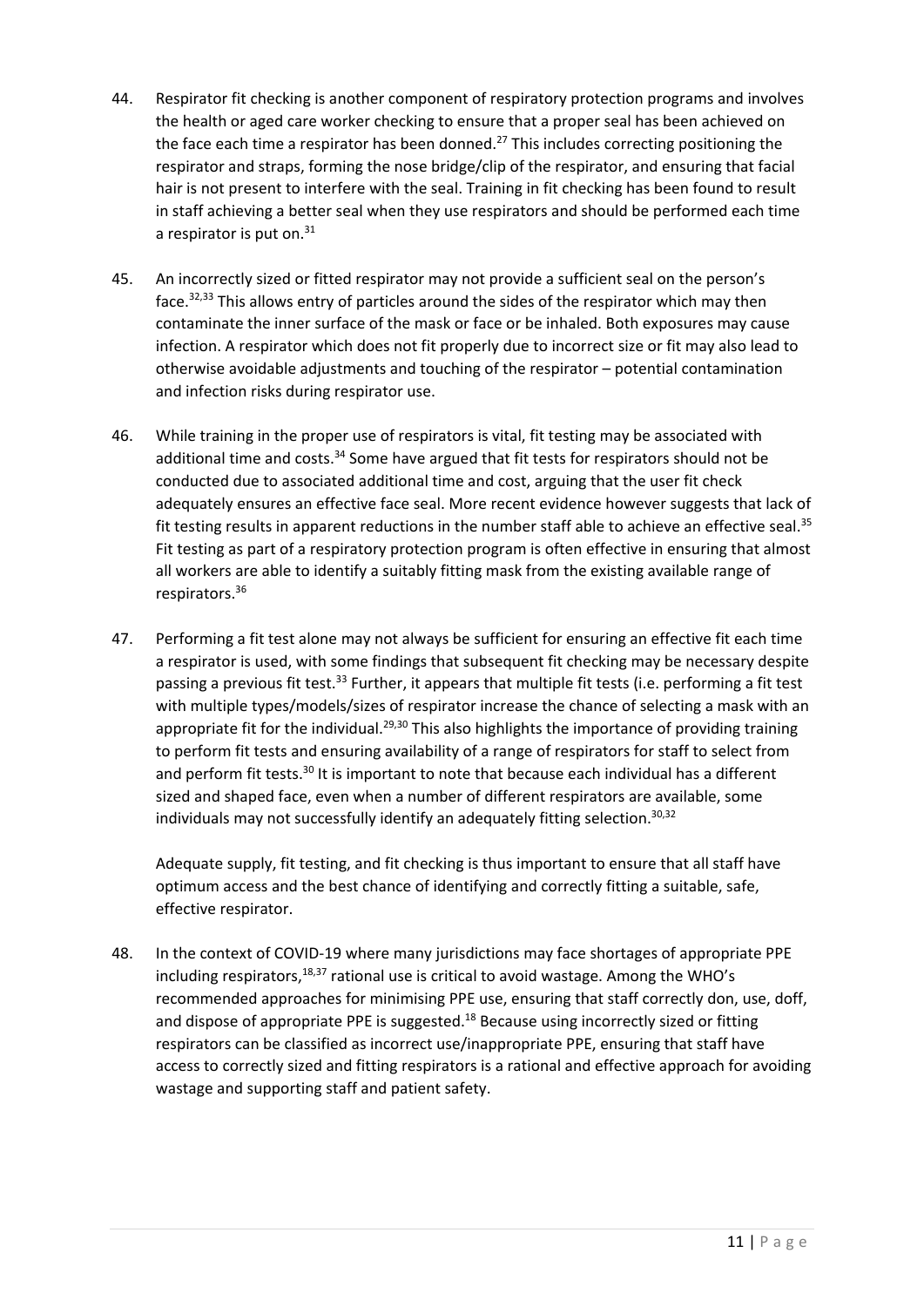# **Screening and testing**

49. Effective and efficient identification of individuals with potential COVID-19 infection has been a cornerstone of Australia's overall response to the outbreak. In many settings screening and testing was rapidly rolled out with early limitations on the number of available testing kits quickly resolved. Health and aged care staff are a key group that must have ready access to screening and testing interventions to enable rapid identification of risk. These staff must also be provided with their results as quickly as possible, both to ensure that further transmission does not occur and to enable a rapid return to work when healthy. Coupled with paid pandemic leave, screening and testing for health and aged care staff ensures the availability of the workforce. Further, as restrictions are relaxed and people begin to re-enter workplaces and move about the community and country more, ongoing capacity to screen and test individuals is going to be necessary to ensure individual cases and small community outbreaks to not result in a second wave of infection.

# *Funding investments and support for the national COVID-19 response*

50. Throughout the COVID-19 outbreak in Australia to date, the Federal Government has announced many funding support packages that demonstrate a genuine and necessary investment in the country's capacity to respond to and recover from the pandemic. This section outlines a number of the support packages the ANMF has been especially pleased to see announced. Many of them are for activities and areas that the ANMF would be keen to see investment and support continue well beyond the end of the COVID-19 outbreak, as they have wider and longer-term benefits for the community's health and wellbeing.

## **Healthcare sector funding and Federal, State/Territory partnership**

51. On the  $6<sup>th</sup>$  of March the Federal Government announced a 50/50 shared health funding deal with the States and Territories. This was followed on the  $11<sup>th</sup>$  of March by an announcement of funding of \$2.4bn to support the delivery of healthcare in Australia. The ANMF has long campaigned for increased healthcare funding and this investment during the COVID-19 was much needed. Ongoing investment from the Federal Government into the health sector, as well as sustained collaboration between State and Territory Governments and Federal Government should continue to ensure that as the COVID-19 pandemic subsides, the sector is adequately and fairly funded to support ongoing health and wellbeing for all Australians.

#### **Evidence-based healthcare**

52. On April 4, the Federal Government announced \$1.5m in support for clinicians to ensure they are given the best advice on managing COVID-19 patients.<sup>[ii](#page-11-0)</sup> Evidence-based healthcare is imperative particularly when responding to a novel infectious disease where health care professionals and staff have often only a limited time to upskill to care for patients and clients. As a cornerstone of best practice, the ANMF is keen to see ongoing government investment to ensure that Australia's health and aged care sector remains supported by the best available evidence across all fields and specialities. Nursing, midwifery, and aged care are all areas where further investment in research and capacity building to support evidence-based practice would be rewarded by better health, wellbeing, and system-level outcomes such as reduced length of stay, lower morbidity and mortality, and cost savings.

<span id="page-11-0"></span>ii https://www.health.gov.au/ministers/the-hon-greg-hunt-mp/media/15-million-to-support-clinicalmanagement-of-covid-19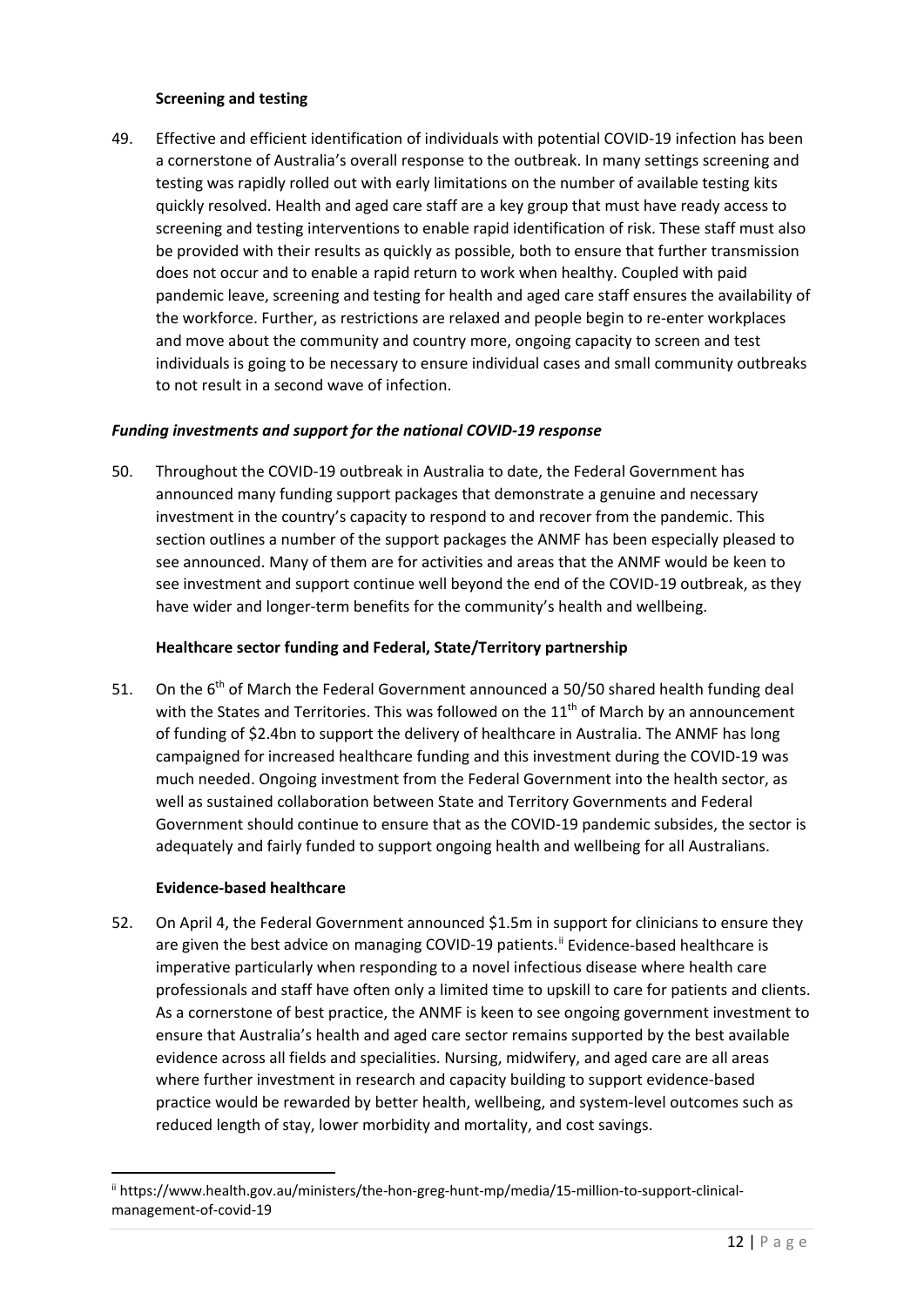# **Telehealth, domestic violence, mental health, emergency relief**

- 53. On the 4th of April the Federal Government announced a \$1.1Bn package that will largely focus on support and expansion of telehealth subsidies, domestic violence support (\$32.5m for frontline services), mental health and emergency relief to vulnerable people.<sup>[iii](#page-12-0)</sup> During the pandemic, the government was quick to recognise the plight facing many Australians who now would face greater limitations accessing necessary and often life-saving health, mental health, and emergency services. Telehealth (including video and web-based services) is a known and effective intervention that is able to link patients and client with care providers. The key focus areas; domestic violence, mental health, and emergency relief are all areas where ongoing investment and support are required as each of these were clear areas of need even before the COVID-19 pandemic. As well as doctors, specialists, and allied health nurses and midwives are well-placed to deliver telehealth services and support patients and clients who experience mental ill-heath or domestic violence as part of a multidisciplinary health team or as independent practitioners particularly in the case of nurse practitioners.
- 54. On the 24<sup>th</sup> April the Federal Government announced \$6m to support drug and alcohol services during COVID-19.<sup>[iv](#page-12-1)</sup> As with bolstering mental health and domestic violence support and funding, the government's investment in drug and alcohol services in response to the COVID-19 outbreak was welcomed by the ANMF, and likewise highlights an area that deserves ongoing and sustainable funding and support due to the pre-existing nature of challenges, morbidity, and mortality in Australia linked to drug and alcohol use and abuse. The ANMF calls on the Federal Government to ensure that following the COVID-19 outbreak, these services continue to receive the necessary support and funding to ensure that vulnerable Australians continue to be able to access and receive these much-needed services.

# **Regional and remote health**

55. On the 20<sup>th</sup> of April the Federal Government announced \$52.8m toward aeromedical retrieval package to support rural and remote communities.<sup> $v,v$  $v,v$ </sup> This is a much needed investment into regional and remote health to ensure that Australians living far from large population centres have access to necessary health care services. The ANMF was pleased to see the Federal Government's recognition of this need and highlights that ongoing investment and support for regional and remote health services must continue and also include funding to support people living in regional and remote Australia to receive care closer to home. This may also be addressed though the provision of funding and support to implement sustainable telehealth services.

# **Research and universities**

56. On the 13<sup>th</sup> of April the Federal Government announced \$3m in research grants to be delivered through the National Health and Medical Research Council. Vii, Viii This included \$1m to the University of Sydney to pursue research in identifying severe cases of COVID-19 in patients

<span id="page-12-0"></span>iii https://www.pm.gov.au/media/11-billion-support-more-mental-health-medicare-and-domestic-violenceservices-0

<span id="page-12-1"></span>iv https://www.health.gov.au/ministers/the-hon-greg-hunt-mp/media/additional-6-million-to-support-drugand-alcohol-services-during-covid-19

<span id="page-12-2"></span><sup>v</sup> https://www.flyingdoctor.org.au/news/38m-injection-rfds-rural-covid-19-response/

<span id="page-12-3"></span>vi https://www.markcoulton.com.au/52m-injection-for-rural-covid-19-aeromedical-retrievals/

<span id="page-12-4"></span>vii https://www.apprise.org.au/nhmrc-gives-2m-for-covid-19-research-in-areas-of-urgent-need/

<span id="page-12-5"></span>viii https://www.youtube.com/watch?v=OkqrO6-iwKo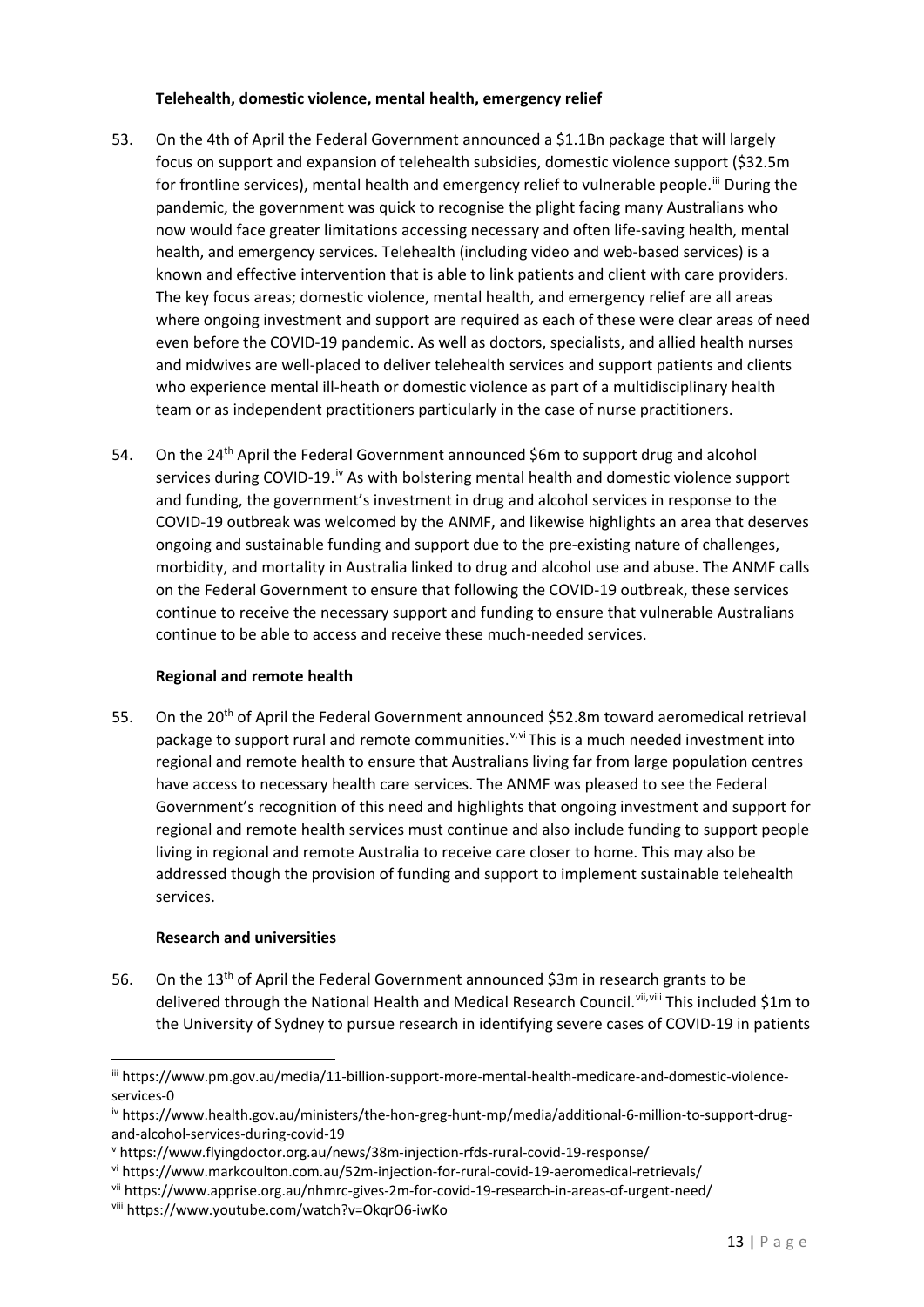through CT scans, and \$2m for nine COVID-19 research projects as part of the Australian Partnership for Preparedness Research on Infectious Disease Emergencies (APPRISE). Clinical research into COVID-19 as a novel disease-causing virus is critical to Australia's response to the outbreak. Ongoing investment into this and other clinical research is critical, both to ensure that Australia's health care sector is supported by emerging evidence to improve policy and practice and also to ensure that universities that have been hit hard by fall out from the global pandemic, especially due to diminished ability to take on international students and provide education to current students both domestic and international are sustainably supported to contribute to both research knowledge and training the next generations of the health care workforce. This will also be assisted by the Federal Government's guaranteed \$18bn that has been budgeted for domestic students to be delivered to Universities in 2020 regardless of enrolment, waiving of \$100m in fees and regulatory costs, and the new availability (in the short-term) of 20,000 places in nursing, teaching, health, IT and science courses.[ix](#page-13-0)

# *Aged care*

- 57. The COVID-19 outbreak has understandably been a particular threat to those in Australia's aged care sector. In 2017, more than one in seven Australians were aged 65 years and over. As with many infectious respiratory illnesses, older people (i.e. 65 years and older for mainstream populations and 50 years and older for Aboriginal and Torres Strait Islander populations and other special needs groups) are at a greater risk of worse outcomes due to infection including greater likelihood of experiencing more serious illness, greater morbidity, and higher risk of dying. This is supported by national and international figures showing that hospitalisations, intensive care unit admissions, and deaths associated with COVID-19 are significantly higher amongst older people especially those with pre-existing medical conditions which account for a large proportion of older people – particularly those receiving care via Australia's aged care system.
- 58. Over 1.3 million people received some form of aged care in the year 2017-18, most receiving home-based care and support, with the remainder living in residential care. Infectious diseases are a serious risk to the health and wellbeing of older people, particularly those living in residential aged care where health care needs of residents are generally higher and residents are more likely to be older, have higher rates of existing illness, and greater need for frequent assistance and health care interventions. The close proximity of people in residential aged care and need for staff to provide care for multiple people often in the context of relatively low numbers and skills mix of staff also increases the risk of infection and harm.
- 59. For older people, even what would be a mild infection such as a cold or common influenza for a younger and/or healthier person can be serious and life-threatening. In Australia, hospitalisations and deaths due to influenza are consistently higher amongst older people despite the existence of effective vaccinations and treatments. In the case of COVID-19 however, no such vaccination nor treatments exist, so while vaccination may be an effective intervention for known viral illnesses, for COVID-19 infection prevention and control are currently our first and only line of defence. For this reason, it is important that there are the right number of the right kind of skilled and well supported staff to provide safe, effective care to vulnerable residents in line with best practice infection control evidence.

<span id="page-13-0"></span>ix https://www.abc.net.au/news/2020-04-12/government-announces-coronavirus-higher-education-reliefpackage/12142752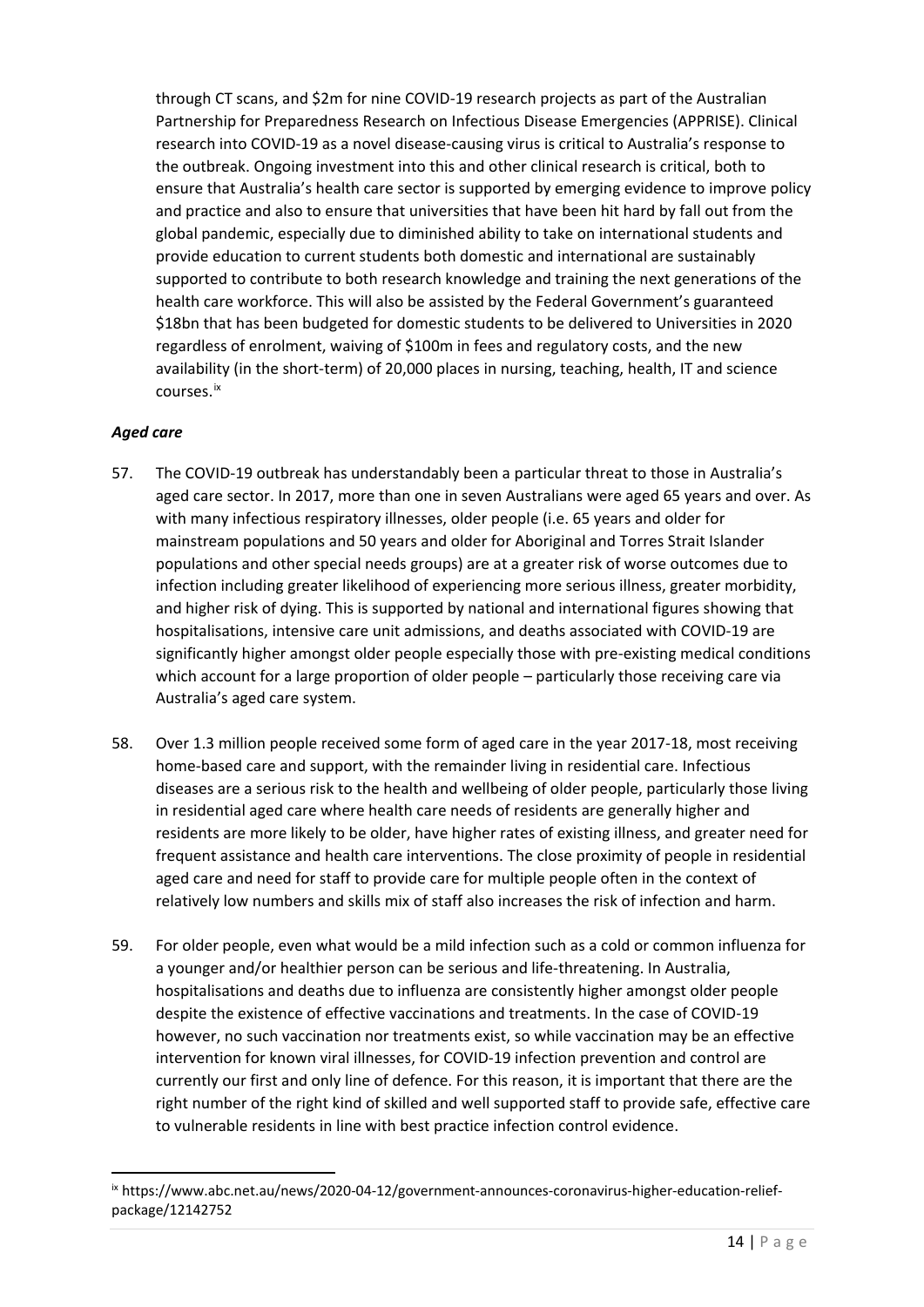- 60. Some places in Australia's aged care sector have been hit hard by the COVID-19 pandemic. On the 12th April 2020 the first reported case of COVID-19 was identified in one resident and one worker at Anglicare Newmarch House. The next day, NSW Health confirmed 31 staff and 66 residents who were close contacts were in isolation. Two close contacts were symptomatic; one a resident who had tested positive and the other test result was pending. By the 14<sup>th</sup> of April, six staff and four residents had tested positive for infection. Over the following days, the outbreak continued with more residents and staff testing positive with the latest figures indicating that 71 staff and residents had become infected (37 residents, 34 staff) with 19 residents sadly dying as following infection. As the situation at Newmarch house has not yet resolved, the ANMF notes that the NSW Branch of the ANMF (New South Wales Nursing and Midwifery Association) is currently finalising a report focussing upon the Newmarch house outbreak which may be provide to the Inquiry at a later date.<sup>[x](#page-14-0)</sup>
- 61. Australia's ongoing Royal Commission into Aged Care Quality and Safety has necessarily slowed due to the pandemic, but the interim findings published in the report titled 'Neglect' and in Counsel Assisting's submissions highlight that many aged care providers were not able to provide safe, quality care to residents even prior to COVID-19 due to systemic issues such as widespread underemployment and rostering of qualified workers such as registered nurses, lack of sufficient numbers of direct care staff, and deficiencies in the provision of health care.<sup>38</sup> The COVID-19 outbreak in Australia has stretched an already strained sector further and highlights the urgent need to respond now to issues already identified in aged care prior to the outbreak. The importance of having mandated, safe staffing levels and skills mix to provide care for residents and clients is clear and has never been higher. If providers had been staffed appropriately in terms of numbers and skills mix prior to the pandemic, the ANMF contends that coping with increased demands due to the outbreak in Australia would have been significantly easier.
- 62. Some recommendations from the Commission can be actioned now. Especially in the context of evidence that some measures proposed by providers may seek to undermine the Commission's Counsel Assisting's recommendations.39 Counsel Assisting has recommended that a Certificate III be the entry level for working in aged care and that currently unregulated workers become subject to a registration scheme.<sup>39</sup> Despite this recommendation, providers have proposed to utilise unskilled and minimally trained workers (10 hours) in their pandemic response efforts as 'aged care assistants'.<sup>40</sup> Moves to introduce unqualified unregistered workers at low rates of pay in order to meet workforce demand must not be supported. As highlighted by the evidence before the Royal Commission, there are risks to residents if the quality of care standards are not met by a suitably qualified and experienced workforce. There is also a risk that already low rates of pay will be further undercut by utilising the proposed aged care assistant role which may further damage the sector's ability to attract and retain staff.
- 63. To date, there is insufficient evidence to justify the need for this new role in aged care even during the COVID-19 pandemic as several steps have been taken to boost the existing nursing workforce. For example, the NMBA has opened a COVID-19 register of nurses who are willing to return to the workforce to meet demand. This is to be commended as an appropriate way of accessing suitably qualified and experienced nurses during times of potential patient surges and increased demand for staff and skills. Further, student nurses have and are willing to fill

<span id="page-14-0"></span>x New South Wales Nursing and Midwifery Association (NSWNMA). Background briefing paper: Anglicare Newmarch House Coronavirus (COVID-19) outbreak April/May 2020. Report under development.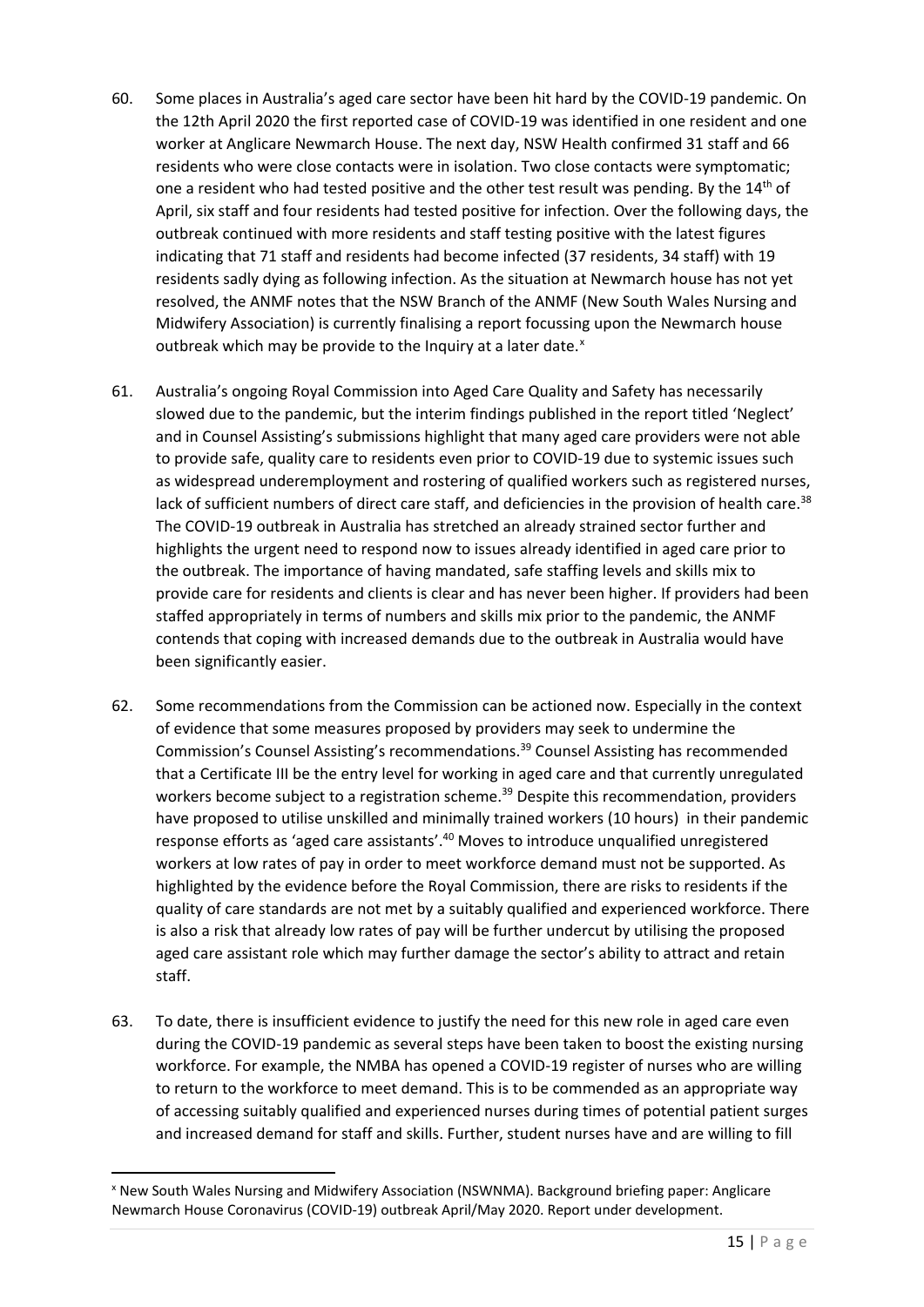workforce shortages, and nurses who have had hours reduced due to cancellations of elective surgery may also be engaged end employed in the aged care sector to meet demands for care brought about by the COVID-19 pandemic, staff absences due to ill health, and the need for staff qualified and trained in infection control measures.

- 64. The ANMF has also conducted a survey of its members working in aged care which indicated 53% of those surveyed were willing to take on extra hours or shifts at their workplace in order to meet extra demands during the COVID-19 outbreak.<sup>41</sup>
- 65. The need for lasting aged care reform remains as urgent as ever and must not be deferred as a result of the pandemic. The ANMF considers it is essential to draw on the existing trained, experienced workforce in order to ensure quality and safe care for residents of aged care and recipients of aged care services in their homes as opposed to creating a less trained, unregulated role with skills and experience below that of the current unregulated workforce of carers.

# **Visitor restrictions**

- 66. On the 4<sup>th</sup> of March 2020 the ANMF warned that urgent,<sup>42</sup> co-ordinated action is needed to increase the numbers of qualified nurses and carers working in the already, understaffed aged care sector where even before the pandemic, staff were known to be struggling with the provision of even basic care for residents due to widespread under-staffing and low numbers of registered nurses, nurse practitioners, and other allied and medical staff.<sup>38</sup> At this early stage, prior to any reported aged care outbreaks in Australia, the ANMF warned that as the aged care sector is already dangerously understaffed, a potential outbreak and consequent lockdowns in nursing homes could inevitably result in a depleted workforce, with reduced numbers of qualified staff on the ground caring for vulnerable residents.<sup>42</sup>
- 67. With the Australian Council of Trade Unions (ACTU), the ANMF called upon the Government to provide financial support for the aged care workforce impacted by then only potential outbreaks of COVID-19 in aged care facilities given that over ten percent of workers in nursing homes are casual employees and do not have access to any paid personal leave. While the Government's aged care retention bonus does go some way to assist, the lack of detail and clarity regarding how the bonus will be paid and who is eligible has been concerning. Further, the ANMF is also concerned that the funding may never actually find its way to workers as providers currently appear to be under no obligation to demonstrate how the money is spent.<sup>43</sup>
- 68. At this time, the ANMF also warned of the potential problems of insufficient PPE supply and training in a sector that was largely unprepared in terms of staffing numbers and skills mixes to handle an outbreak of a highly contagious respiratory disease.<sup>42</sup>
- 69. On the 18th of March 2020 the ANMF called for a temporary ban on all non-essential visits to nursing homes, in a concerted, community-led effort to help shield vulnerable older Australians and residents from the COVID-19 global pandemic in the absence of other adequate responses.<sup>44</sup> The ANMF's call urged the Government to provide clear and consistent messages to avoid confusion amongst already worried residents and their loved ones. The ANMF's recommendation was made with the understanding that balancing access under compassionate grounds, particularly to ensure residents and loved ones can safely and appropriately be together where palliative or end of life care is required, with effective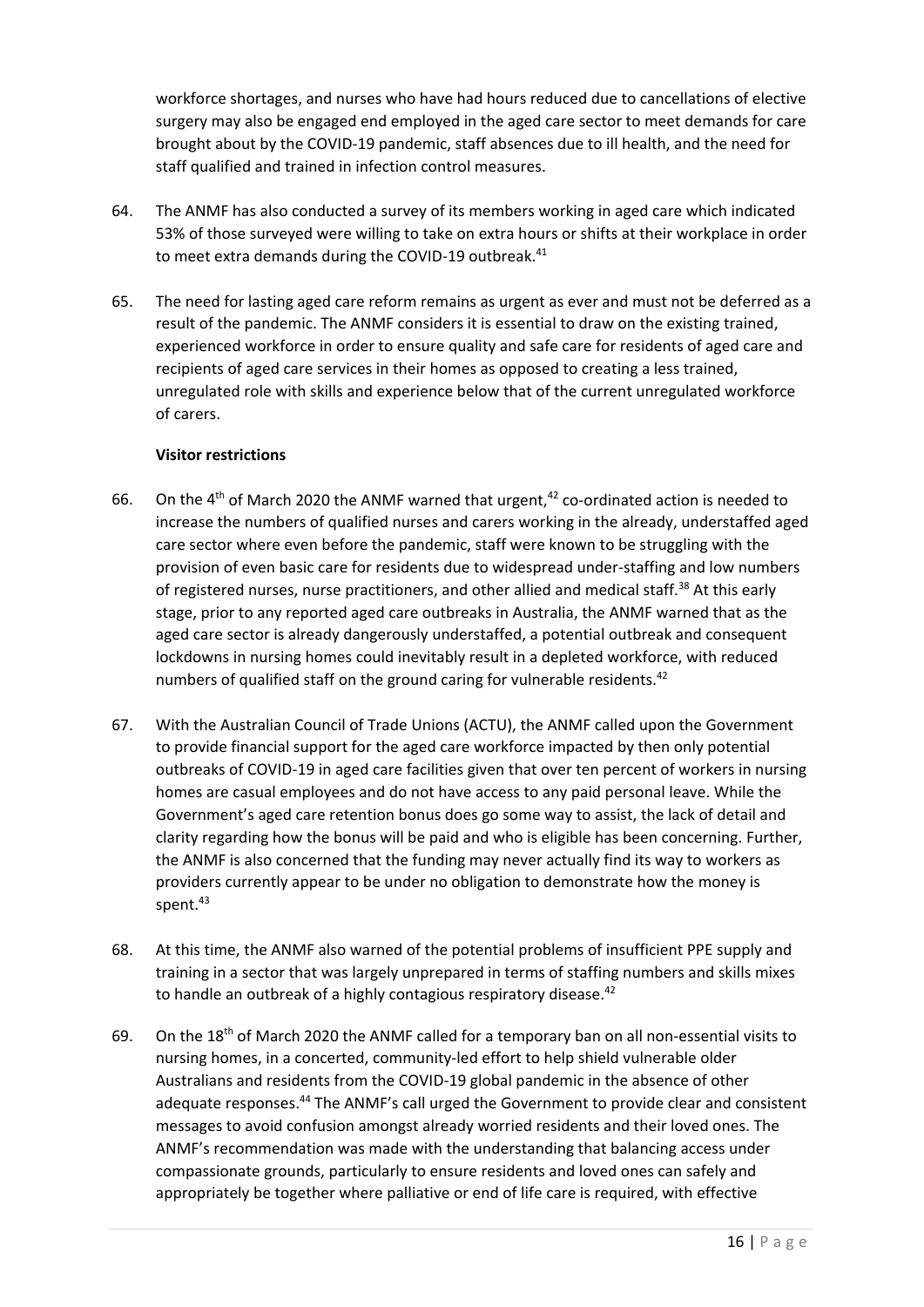infection control measures is challenging. For this reason, the ANMF advocated for exemptions to visiting restrictions on certain grounds and advised that health checks and proper supports for safe visiting must be clearly communicated and implemented.<sup>44</sup> The ANMF's principles for visitor access to residential aged care facilities has also been published and details the ANMF's positions regarding safe, compassionate entry into nursing homes.<sup>45</sup> The ANMF also provided this document in our submissions to the consultation on the Industry Code for Visiting Residential Aged Care Homes During COVID-19.46 (The development of the visitor code provides an example of how the Federal Government failed to adequately consult unions and health experts, consequently the document fails to address staffing requirements for residential aged care in the context of the COVID-19 pandemic.)

# **Increased funding for aged care**

- 70. As of the 28<sup>th</sup> of May, around \$750.8 million for aged care has been promised by the Commonwealth Government in support of responses to COVID-19. The ANMF contends that while this investment is much needed, particularly due to the known and pre-existing systemic issues regarding safety and quality in aged care, making this funding available to aged care providers without defining and regulating how or what the funds are used for runs the very real risk of this added funding not being used appropriately or effectively to protect vulnerable residents, staff, or residents' families and loved ones from potential infection. As noted above, the ANMF is concerned that there is no clear requirement for providers to use this funding on activities that would help protect and provide care to vulnerable older people such as through the employment of skilled staff.
- 71. While the ANMF commends the Minister for Aged Care and Senior Australians, Richard Colbeck for his announcement of \$101.2 million to support the aged care COVID-19 response, it is unclear if the money has or will be used by providers in an adequate or effective way to respond to the outbreak. Scope for the funding includes:
	- Upskilling aged care workers in coronavirus infection control;
	- Boosting staff numbers, support and training for residential care homes where an urgent health response is required;
	- A telehealth consultation service provided by doctors, both GPs and specialists, for anyone over the age of 70;
	- Specialist onsite pathology services ensuring residents don't have to leave facilities and to quickly respond to potential cases; and
	- Additional funds allowing the Aged Care Quality and Safety Commission to work with providers on improving infection control.
- 72. On the 20 March 2020 the Commonwealth Government through the Department of Health, announced a \$445m aged care package to support aged care providers, residents, staff, and families. \$234.9 million of this package is directed at providing a COVID-19 retention bonus to ensure continuity of the workforce for aged care workers in both residential and in-home care.<sup>47</sup> The retention bonus is to be paid to employers for two quarters, being the March and June quarters in the following quarter and is expected to be paid on to eligible staff. Full-time direct care workers in residential care will receive \$800 and in- home care \$600. Part-time workers will be paid a pro-rata payment for the amount of time they work.
- 73. The ANMF acknowledges that the purpose of the retention bonus is to assist in maintaining continuity of employment in the aged care sector. It recognises the increased workload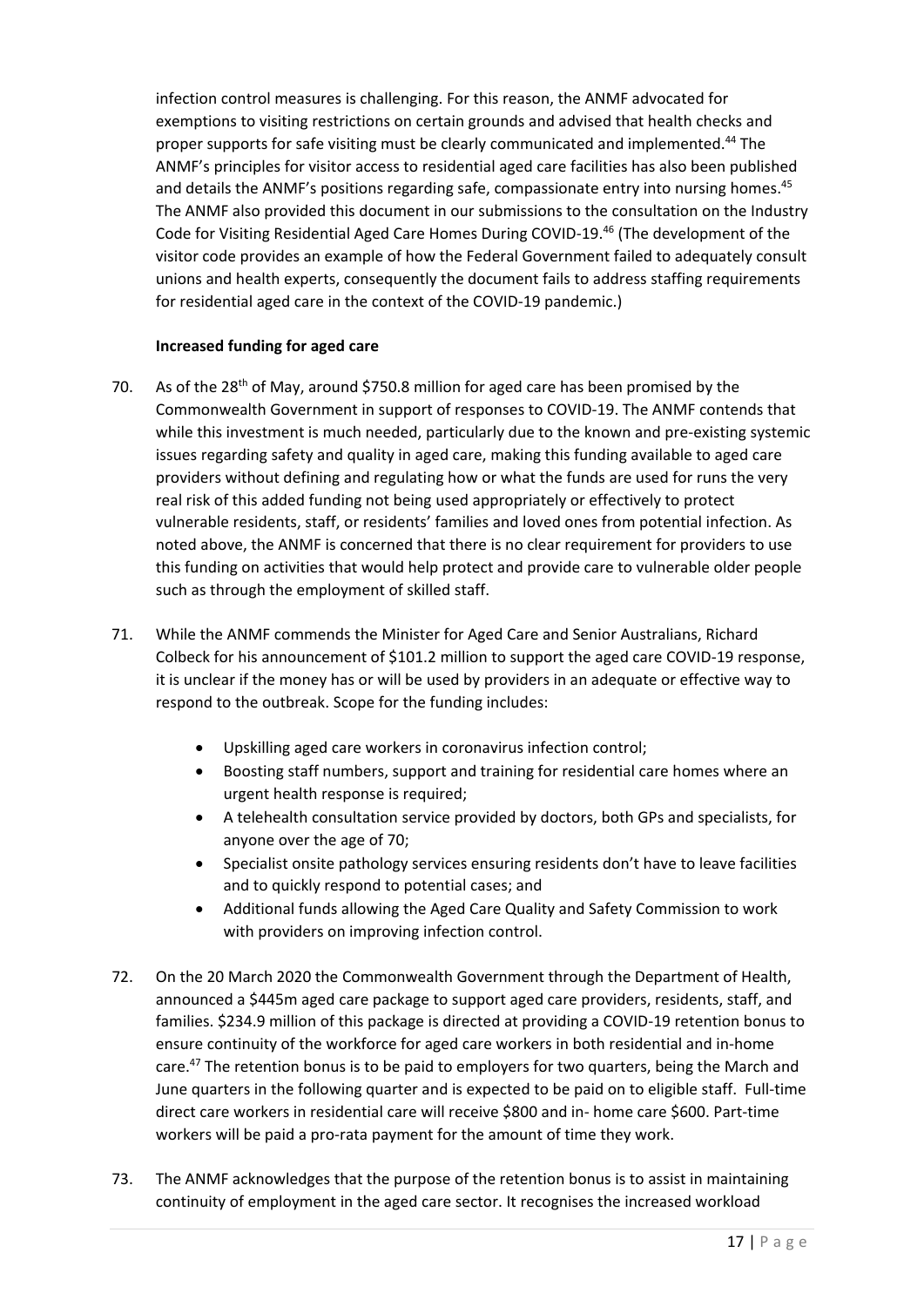pressure to meet the requirements of infection control and to manage any outbreak. Aged care workers earn on average less than their counterparts in the public sector. It is appropriate to provide an incentive for aged care workers to remain in the sector which already suffers from relatively poor worker retention when the need for skilled and experienced workers in the sector is higher than ever. In order to ensure quality of care, a stable workforce that is familiar with the care needs and preferences of individual residents is of particular importance, especially where the support and assistance of family members and friends is limited due to necessary but nonetheless distressing visiting restrictions that aim to protect vulnerable residents from infection.

- 74. As at 27 May 2020, full details of how the aged care retention bonus scheme will operate have not been provided. This has resulted in a high number of queries from ANMF members which have not been answered. Questions received by the Federal Office and Branches include:
	- Will payments to part-time employees be pro-rated on actual hours worked or hours contracted?
	- If leave is taken in either quarter, particularly long-term leave such as parental leave, will this affect eligibility for the payment?
	- What is the eligibility of employees who work across facilities or sectors?
	- How will employers be required to pass on payments to staff and how will this be confirmed?
- 75. The ANMF urges the Commonwealth Government to increase retention bonus payments for in-home care workers to match that of residential care workers and be extended to all staff working in residential care. Full details of the scheme must also be provided as a matter of urgency. Further, depending upon how the COVID-19 pandemic plays out over the coming months, it may necessary to extend the duration of the retention bonus for an additional period of time if circumstances remain as they are now. A review to consider extending the period of quarterly payments, subject to the above comments, would be welcomed.
- 76. The Federal Government has funded a range of initiatives in aged care beyond the aged care retention payment, including:
	- \$78.3m in additional funding for residential care to support continuity of workforce supply.
	- \$26.9m million for a temporary 30 percent increase to the Residential and Home Care Viability Supplements and the Homeless Supplement. This includes equivalent viability funding increases for National Aboriginal and Torres Strait Islander Flexible Aged Care Program providers, Multi-Purpose Services and homeless providers.
	- \$92.2m in additional support to home care providers and organisations which deliver the Commonwealth Home Support Programme, operating services including meals on wheels. This will include services for people in self-isolation such as shopping and meal delivery.
	- \$12.3m to support the My Aged Care service to meet the surge in aged care specific COVID-19 enquiries, allowing for additional staff to minimise call wait times.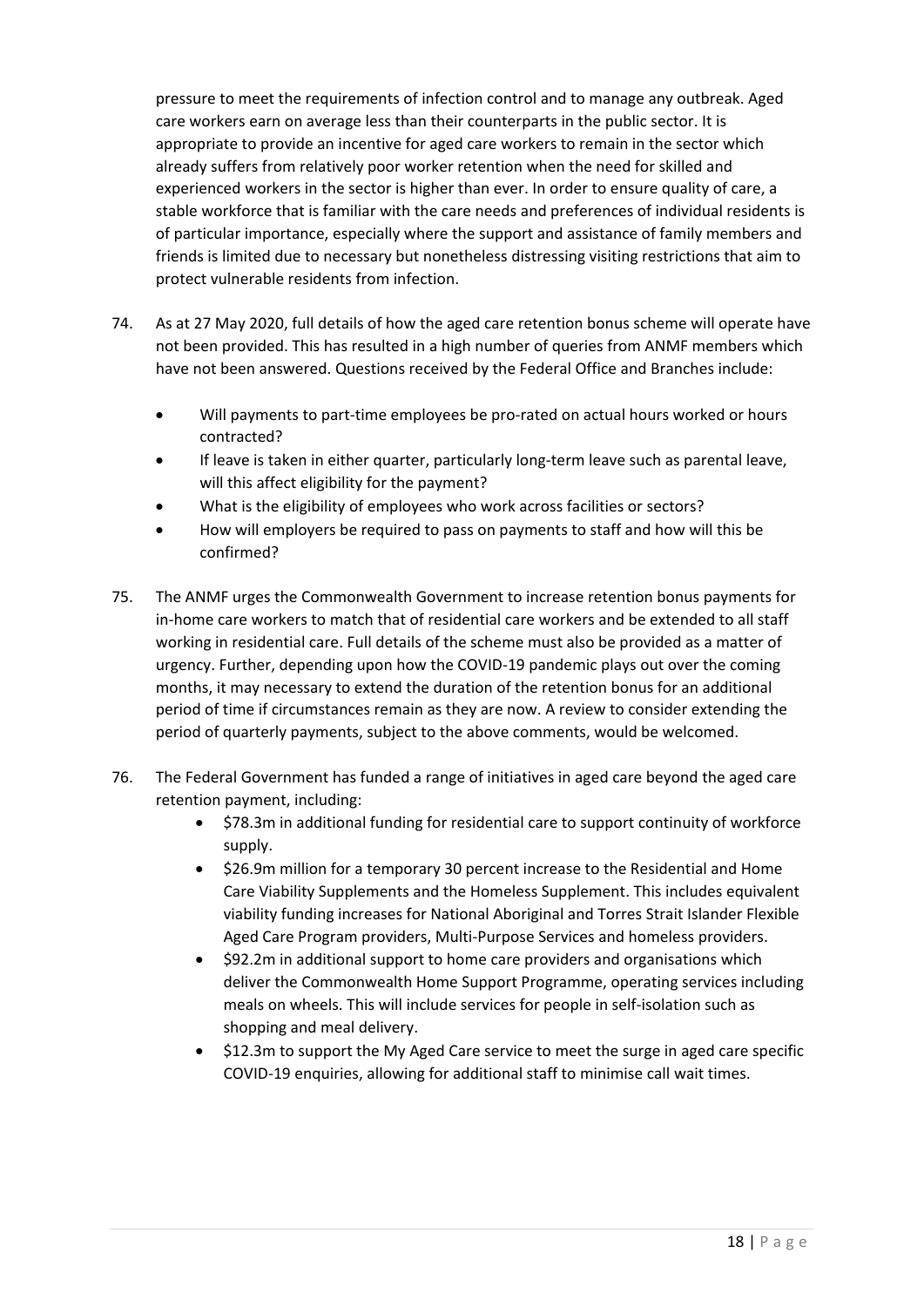#### **Interface between health and aged care**

77. The ANMF notes that during the COVID-19 pandemic some health and aged care providers improved their arrangements and activities regarding interfaces between the two sectors. Such collaborative actions are critical for the aged care sector to effectively manage the COVID-19 outbreak and this must continue both within and beyond the context of responding to the COVID-19 pandemic. The need for strong and consistent interfaces between aged care and healthcare has long preceded the pandemic and ongoing interface must continue to ensure the safety and quality of care provided to residents.

## *Workers and unions*

78. The ANMF supports the submission made on behalf of the ACTU in relation to this Senate Inquiry.<sup>[xi](#page-18-0)</sup> The ACTU makes a number of recommendations that will benefit all working Australians, in particular casual workers, temporary visa workers and workers who are in low paid or insecure work. It is essential that these workers be supported and are not left further behind as a result of the pandemic. In addition, the ACTU has made a number of recommendations with respect to work health and safety. The ANMF supports those recommendations. The following section addresses the measures the ANMF considers the Government must take to support workers and continue to protect the community from the spread of the virus.

#### **Paid pandemic leave**

- 79. The ACTU seeks a commitment from the Government for paid pandemic leave for all workers who are required to self-isolate due to exposure to COVID-19, have been tested for the virus or have been infected by the virus. The ANMF supports this measure.
- 80. The ANMF in conjunction with the ACTU and other health sector unions has made an application at the Fair Work Commission (FWC) to vary awards that cover workers in the health and community sector. The ANMF is an applicant with respect to the Nurses Award and Aged Care Award. The application asks that awards be varied to provide for paid pandemic leave, where an employee is required to self-isolate, be tested for COVID-19 and await results, or is infected with the virus.
- 81. As is evident in countries throughout the world, front-line health care workers, of whom nurses make up a large proportion of the workforce, are contracting the COVID-19 virus due to high levels of exposure. There is evidence to indicate that health care workers are being infected at higher rates than the general public – even acknowledging that testing rates are also higher. In addition, there is evidence that health care workers are experiencing more serious symptoms as a result of contracting COVID-19 than the general public. This may be due to exposure to greater viral loads due to providing direct care to patients with COVID-19.
- 82. Other health services, such as emergency departments, cancer wards, aged care and disability services are essential services that must continue to operate. Recipients of care in these environments are highly vulnerable to the impact of contracting COVID-19 and to experiencing worse outcomes that otherwise healthy individuals. Staff who care for these vulnerable

<span id="page-18-0"></span>xi Responding to the COVID-19 crisis –Australian Council of Trade Unions submission to the Select Committee on COVID-19 inquiry into the Australian Government response to the COVID-19 pandemic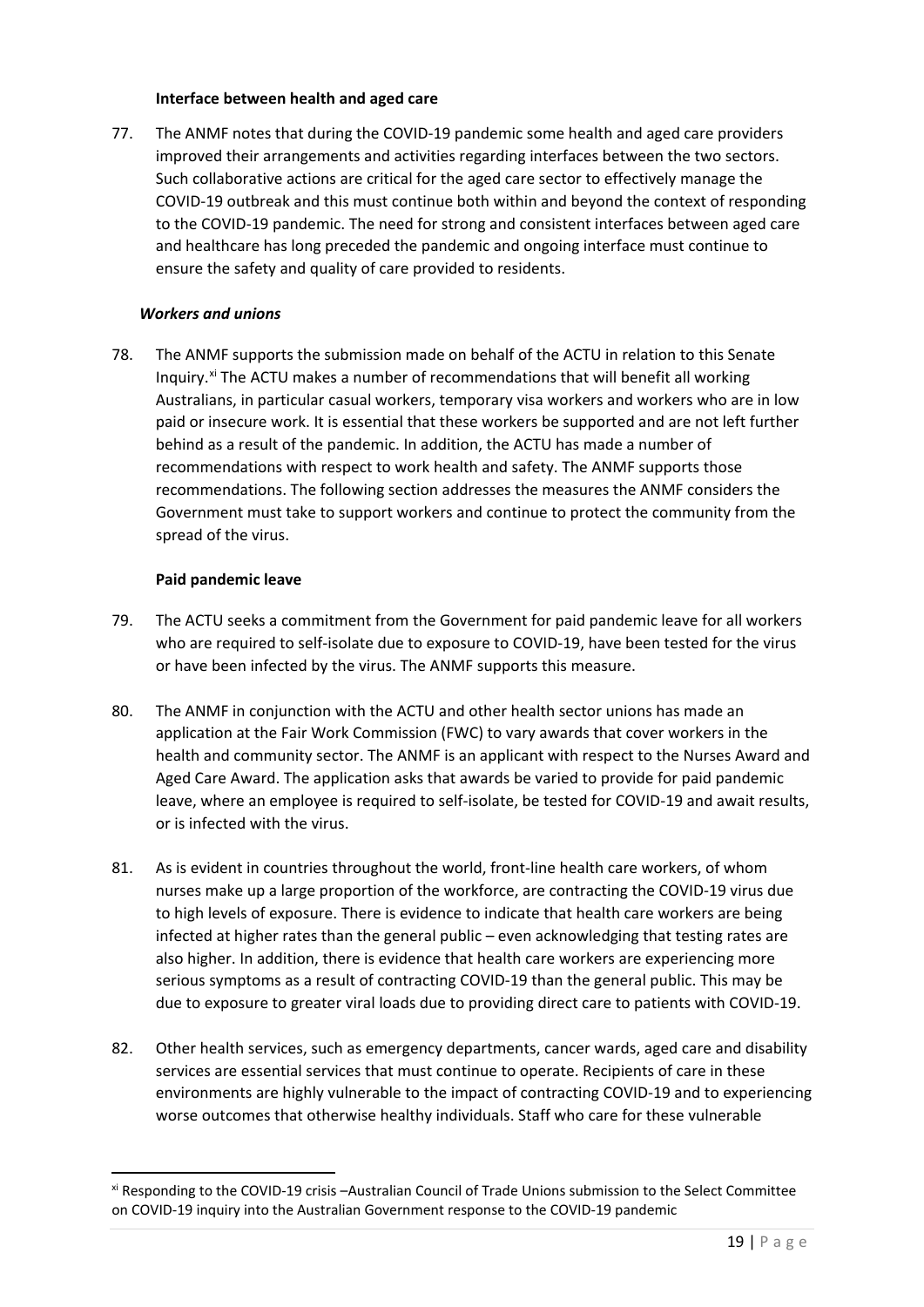people who have been exposed to COVID-19 are and will continue to be required to selfisolate to minimise the risk of infection in vulnerable groups of people.

- 83. It is highly likely that health and aged care workers may be required to self-isolate on more than one occasion to minimise the spread of infection due to potential exposure to the virus as well as due to experiencing unrelated respiratory symptoms and being required to selfisolate until test results are confirmed.
- 84. As noted above, testing of health and aged care workers is a crucial measure to identify risks of outbreak and control any outbreak as early as possible. Workers waiting for test results must be paid while they wait for test results and supported to stay at home during this time. Failure to provide paid pandemic leave is likely to adversely impact upon workforce supply, retention, and in the long run, attraction. All issues known to be especially pronounced in Australia's aged care sector.

# **Work health and safety**

- 85. Federal and state governments have all declared states of emergency thus enabling special measures to be taken to limit the spread of the virus. These measures appear to have been highly effective in Australia which has experienced significantly lower levels of infection and mortality compared to many other countries throughout the world. Closure of businesses, schools, universities, limits on travel and home isolation have all been effective. Workers who are able to work at home have done so and will in many instances continue to do so for some time yet.
- 86. Workers in essential services, have continued to attend workplaces and have been exposed to greater risk than those able to stay at home. Nurses, midwives, and care workers are at the forefront of those essential workers. The need for health and aged care services throughout the pandemic has not diminished and has indeed become more complex in its delivery due to the necessity of implementing infection control safeguards. The need to provide safe workplaces for both the workforce and the individuals accessing health and aged care services is essential.
- 87. As workers return to workplaces, measures to ensure best practice safety will continue to be required to minimise the risk of infection. Under Workplace Health and Safety laws, employers have an obligation to protect health and safety as far as reasonably practicable. Under the hierarchy of controls, priority is placed on the elimination of hazards, isolation of people from harm and where this is not possible individual protections, such as the use of PPE.
- 88. The ANMF supports the ACTU in its call for jurisdictions to develop and adopt pandemic related regulation which require businesses to apply the most effective controls to eliminate and minimise the risk of infection**.**
- 89. In addition, there must be consistent obligations on employers to notify safety regulators of any confirmed cases of COVID**-**19 infection in the workplace regardless of the origin of the infection. This will assist with prompt and efficient contract tracing and employers having access and support in minimising the risk of any spread of infection. Currently, the standard for reporting cases is when a confirmed case requires treatment in hospital or death, save for NSW, where confirmed infections to which the carrying out of work is a significant factor, must also be reported.<sup>48</sup> The ANMF considers the trigger for notification of safety regulators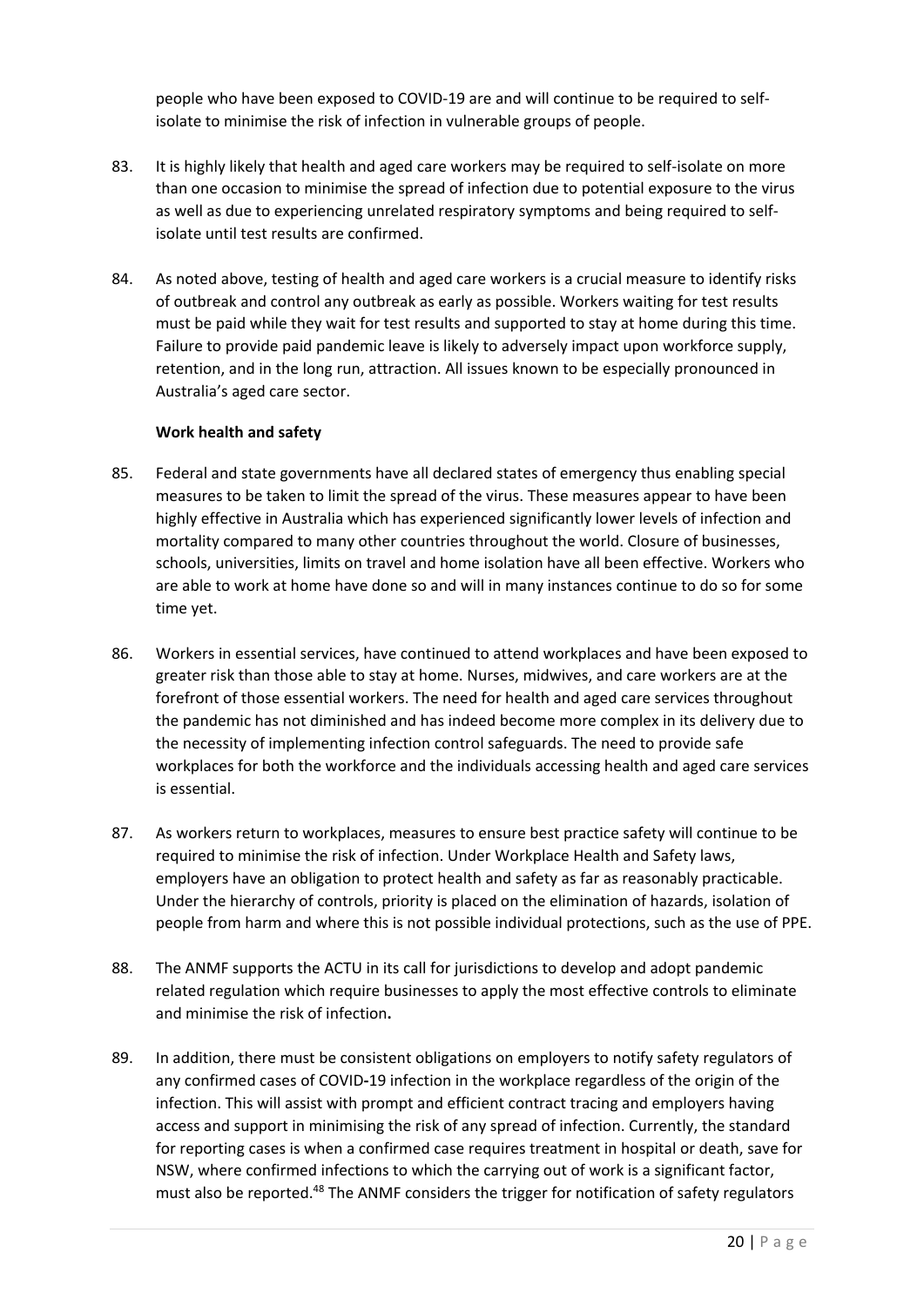should be the existence of any confirmed infection affecting a worker in contact with a workplace. This is particularly important in residential aged care where the risk of infection among vulnerable residents is high.

#### **JobKeeper**

- 90. The introduction of the JobKeeper scheme has assisted many workers to remain employed and ensured fortnightly income regardless of hours worked. For workers who have been stood down or had significant reduction in hours of work the scheme is to be commended. As industry gradually returns to capacity workers have employment to return to rather than seeking work. The JobKeeper scheme is however, too limited in its scope. The scheme does not extend to casual employees who have been engaged for less than 12 months. This arbitrary cut-off excludes approximately 1 million workers from the scheme, of which approximately 118,000 work in health care and social assistance.
- 91. The 12-month eligibility criteria unfairly disadvantages many people across industries who have recently changed jobs or entered the workforce. In many instances, those workers will be young people, seasonal workers and will often be in low paid work. These workers are particularly vulnerable and by virtue of being casual workers will not have access to paid leave and are unlikely to have savings to support themselves. Temporary visa workers have also been excluded from the JobKeeper scheme and provided no alternative means of support.
- 92. In regard to the reporting error in estimates of the number of employees likely to access the JobKeeper program, the ANMF appreciates that the initial figure for 6.6 million people requiring JobKeeper assistance was based on a worst-case scenario, informed by medical advice and epidemiological modelling, at a time when coronavirus cases were growing significantly in Australia and restrictions were being tightened across much of the world, however the ANMF does not find the delay in realising a requirement for a \$60bn revision of the figure acceptable. More stringent measures towards data cross-checking and analysis must be put in place to ensure similar mistakes are not repeated or are still occurring. The ANMF notes the rapid time in which the JobKeeper program was developed and delivered suggests there is likely significant opportunity for unintended outcomes, and as has been noted by the government on several occasions, understands the scheme is not perfect. Where possible it must be assured that all efforts are being made towards ensuring the integrity of the scheme. The ANMF welcomes, and joins, stakeholders in their calls for the \$60bn, initially committed to stimulating the Australian economy, to be redistributed through a widening of inclusion criteria and extension of the program beyond its current commitment. Widening of the JobKeeper program is critical to Australia's economic recovery and should support all who are able and willing to maintain their connection with the labour market. It is difficult to foresee an eventuality where this social investment would not support an aggregate increase to growth and welfare in excess of the value originally committed. The ANMF sees redistribution of the funds originally committed to the JobKeeper program as the most appropriate fiscal response given historical responses to economic shocks, both nationally and internationally, and the government's efforts towards achieving a budget surplus throughout its current term in office as delivering a significantly lacklustre result.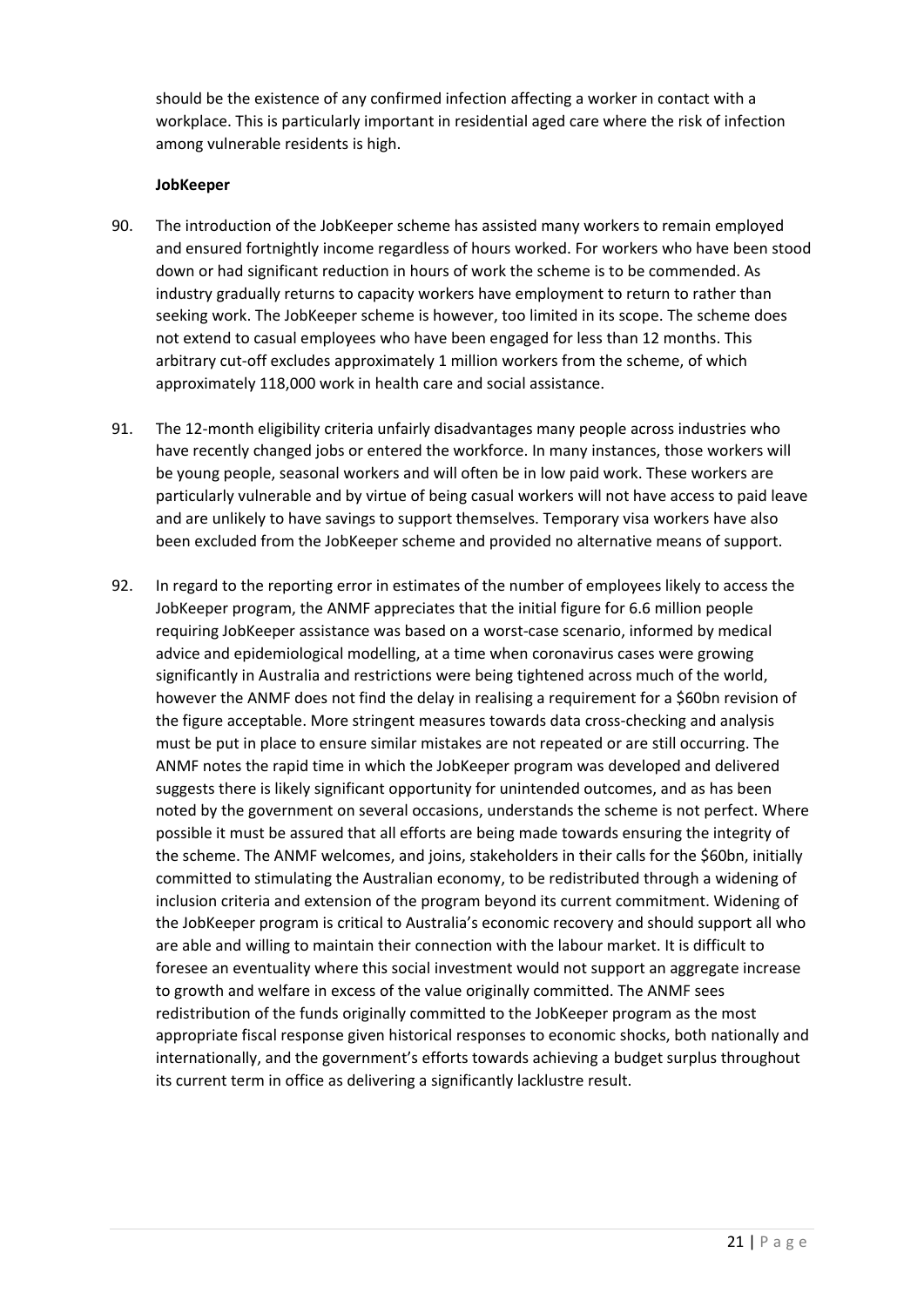# **Award and enterprise agreement flexibility**

- 93. Since the outbreak of the pandemic, the Government, business and unions have worked collaboratively to facilitate rapid change to industrial laws and instruments. This has been done to create additional flexibility aimed at ensuring business viability and ongoing employment. These changes have included temporary amendments to the Fair Work Act to facilitate the introduction of JobKeeper which allow employers the ability to alter working hours, roster patterns and direct employees to use leave while in receipt of JobKeeper.
- 94. A number of Modern Awards have had pandemic related variations made in very short timeframes and similarly enterprise agreements have been subject to variation to assist flexible working arrangements. Many of these variations have been done with the cooperation of the union movement on the understanding that they have been necessary to protect the viability of enterprises and maximise ongoing employment during the most severe period of impact from COVID-19. The variations are prescribed to be short-lived and solely for the purpose of managing necessary changes in employment relations.
- 95. On 16 April 2020 the Government introduced regulations under the Fair Work Act<sup>[xii](#page-21-0)</sup> which allows employers to make application to vary enterprise agreements with only one clear day's notice. The ANMF considers this amendment to be disappointing, unnecessary and opportunistic. It deprives workers and their representatives of the opportunity to consult, to respond to proposed changes and to work collaboratively.

#### **Pay equity and recognition of women's labour**

- 96. The pandemic has highlighted more starkly than ever that it is women who have been the face of frontline essential workers. This is particularly the case for health and aged care. National registration data shows in 2018 there were nearly 400,000 registered nurses, enrolled nurses, and midwives, 89 percent of whom are female. Xiii Care workers are also predominantly women.
- 97. The gender pay gap for women sits at approximately 14 percent. [xiv](#page-21-2) Early data indicates due to the pandemic that this figure will worsen in the coming years as women experience the brunt of the effects of economic downturn.<sup>[xv](#page-21-3)</sup> The Government must acknowledge the vital role women play in contributing to the economy and providing essential services, such as health care, aged care, child care and education. The time for systemic reform that removes the barriers to equal pay for women in so called 'female' dominated industries is now.

<span id="page-21-0"></span>xii Fair Work Amendment (Variation of Enterprise Agreements) Regulations 2020

<span id="page-21-1"></span>xiii <https://hwd.health.gov.au/datatool.html>

<span id="page-21-2"></span>xiv <https://www.wgea.gov.au/data/fact-sheets/australias-gender-pay-gap-statistics>

<span id="page-21-3"></span>xv <https://www.wgea.gov.au/topics/gendered-impact-of-covid-19>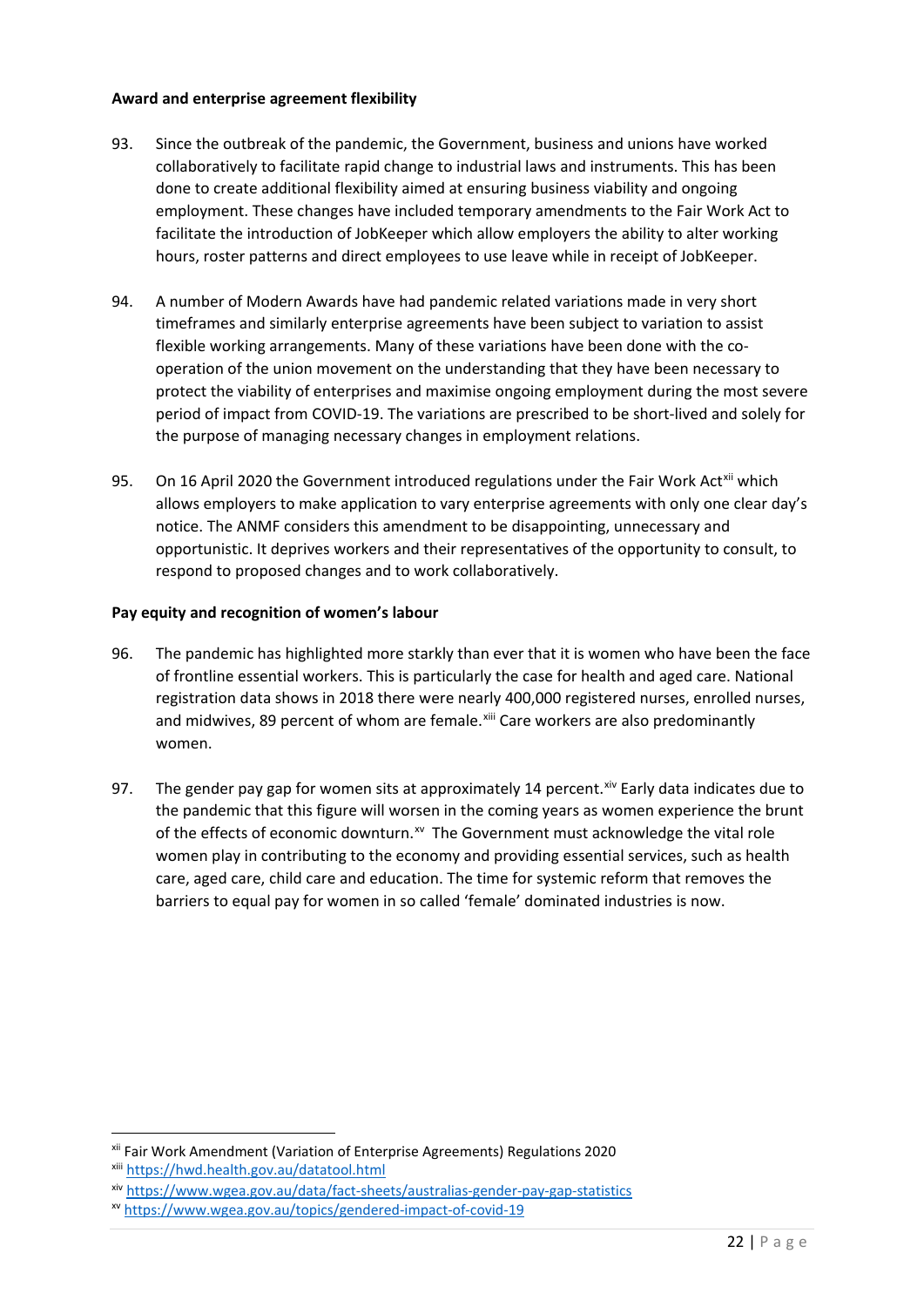# *Recommendations*

- 1. As a matter of urgency, the ANMF strongly recommends that the government extend its open and consultative approach with health and clinical experts and unions to the aged care sector where many of Australia's most vulnerable groups are cared for.
- 2. The ANMF recommends that the government strictly mandate the use of funding support in aged care to be focussed upon the employment of a fit-for-purpose workforce and other evidence-based approaches to infection control and maintaining the health, wellbeing, and safety of older residents and aged care clients. The ANMF strongly recommends that the government enforce careful policies and regulations to ensure that funding given over to aged care providers is used to protect residents from potential COVID-19 infection and ensure their wider care needs are met during the COVID-19 outbreak. This should include requiring providers to explain clearly how such funding is or will be used along with clear justification regarding how that funding can be specifically tied to the maintenance or improvement of relevant resident health, safety, and wellbeing outcomes.
- 3. The ANMF recommends that the \$60bn, initially committed to stimulating the Australian economy, be redistributed through a widening of inclusion criteria and extension of the program beyond its current commitment. Widening of the JobKeeper program is critical to Australia's economic recovery and should support all who are able and willing to maintain their connection with the labour market.
- 4. The ANMF recommends that the government support and fund ongoing education, training, and capacity building activities to ensure that the Australian nursing, midwifery, and carer workforce, as the largest proportion of the health and aged care workforce in Australia, are best able to support national and local infection control efforts both for the remainder of the COVID-19 outbreak as well as potential future infectious disease outbreaks.
- 5. The ANMF recommends that telehealth should continue to be supported and funded to an increased degree to support greater access to necessary services beyond the COVID-19 pandemic.
- 6. The ANMF recommends that the government continue its constructive and collaborative engagement with health experts and groups as well as unions following the COVID-19 outbreak.
- 7. The ANMF recommend that the government should continue to support and promote community-wide infection control capacity building and information provision. This should extend to promoting a culture where individuals are able to take paid sick leave when unwell to reduce the spread of infectious disease in workplaces.
- 8. The ANMF recommends that the gradual and phased approach to the relaxation of restrictions put in place to contain the COVID-19 outbreak in Australia continue and be continually evaluated and modified in order to ensure the safety of the Australian community.
- 9. The ANMF highlights that the government must ensure sufficient and appropriate supply of the right kind and right sizes of PPE for all settings as a matter of priority during the remainder of the COVID-19 outbreak as well as for future infectious disease outbreaks. This may involve funding research to identify the most effective and appropriate PPE for use in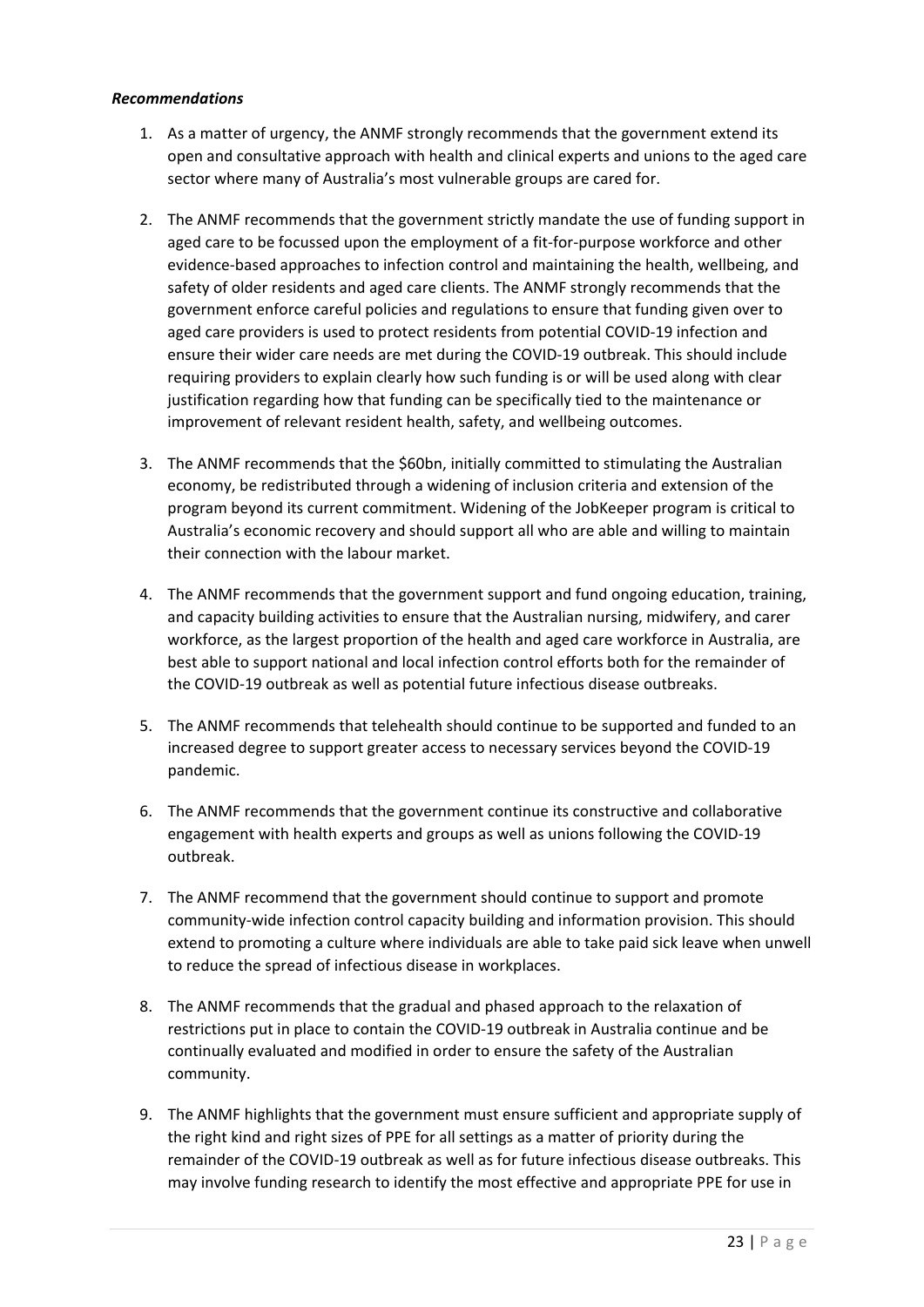different circumstances as well as securing efficient and sustainable local manufacturing and supply resources.

- 10. The ANMF recommends that the government examine ways in which supplies of appropriate, effective PPE may be sourced and manufactured locally so that there is suitable access to PPE for future infectious disease outbreaks.
- 11. The ANMF recommends that the government examine ways to ensure greater standardisation across the country in terms of the evidence-based policy, training, and use of PPE including best practice approaches for putting on, wearing, taking off, and disposal of PPE.
- 12. The ANMF recommends that the government continue to promote and implement widespread COVID-19 screening and testing, particularly for health and aged care staff, to enable efficient identification and response to potential future outbreaks.
- 13. The ANMF recommends that the government review the impact of casualisation of the health and aged care workforce as a potential detrimental factor leading to poorer outcomes for patients.
- 14. As the pandemic progresses in the coming months, it will be essential that health care workers are available to work to treat patients infected with COVID-19 as well as patients and clients presenting with care needs unrelated to COVID-19. Periods of self- isolation to minimise the spread of infection for front-line health care workers will be an ongoing necessity to ensure the workforce remains healthy. Prevention of spread of the virus must be a forefront consideration and priority for the Federal Government over the coming months.
- 15. As necessary as the COVID-19 restrictions have been to minimising the spread of the virus around Australia, there are known negative impacts and outcomes associated with these. It will be necessary for the Federal Government to fund and support ongoing tracking of mental ill health, suicide, and domestic violence incidence and provision of support and services as a result of COVID-19 restrictions that are known to lead to increases in the incidence of both.
- 16. The ANMF urges the Government to provide support and funding for paid pandemic leave. Workers should not be required to take unpaid leave and personally bear the cost of limiting the spread of the virus. For nurses, care workers, and health and community workers, many of whom will be the family income earner and may also be low paid, casual or part-time it is not viable to ask that income be forgone on potentially repeated occasions.
- 17. The ANMF urges the Government to expand the JobKeeper scheme to temporary visa workers and all casual workers with a reasonable expectation of ongoing work as at 1 March 2020.
- 18. The ANMF calls on the Government to repeal the amendment of the Fair Work Act that allows employers to make application to vary enterprise agreements with only one clear day's notice this amendment as a matter of urgency. More generally, the temporary variations to awards, legislation and enterprise agreements must be viewed as solely in response to the pandemic and not become entrenched in the longer term.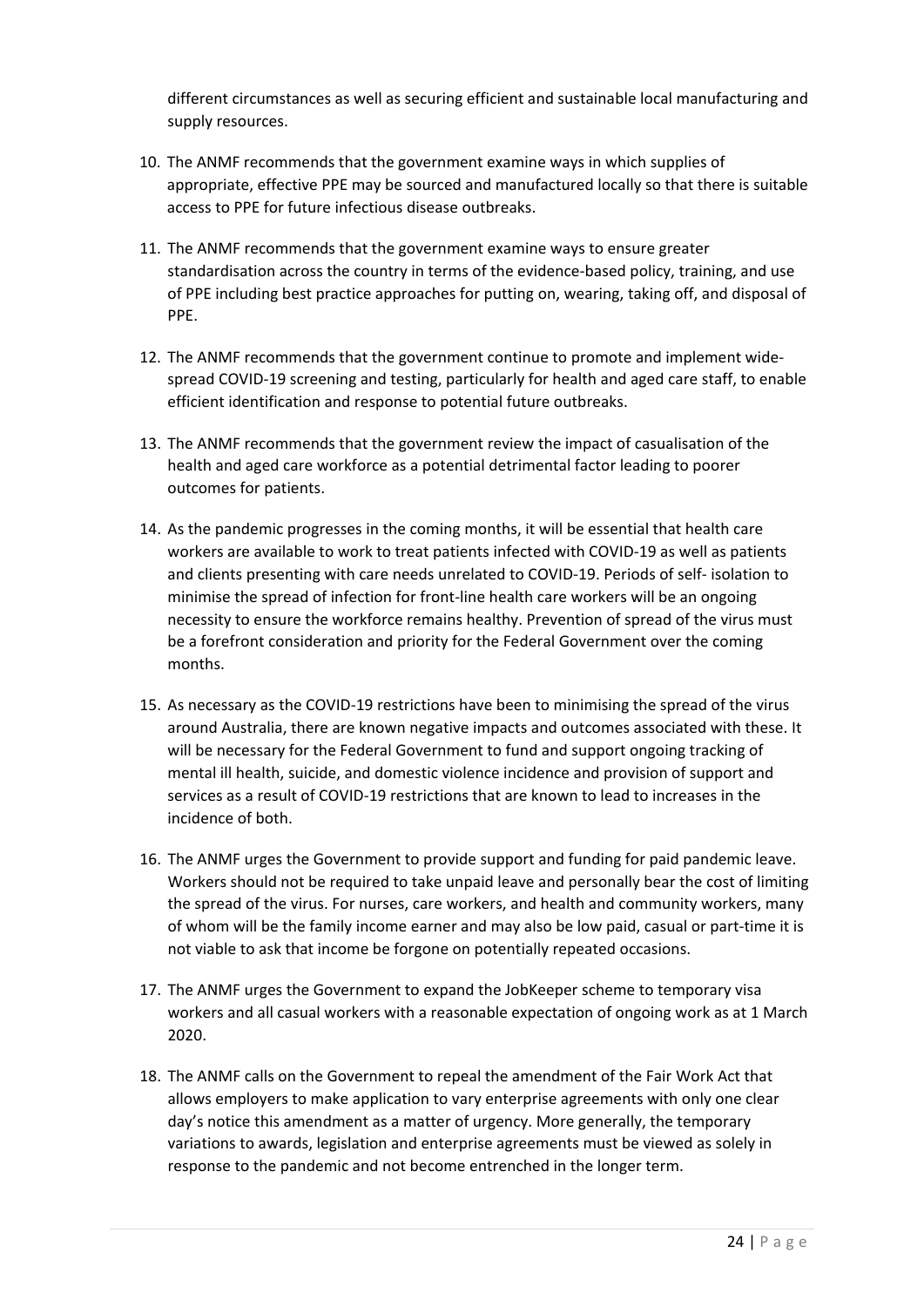# *References*

- 1. Moss R, Wood J, Brown D, et al. Modelling the impact of COVID-19 in Australia to inform transmission reducing measures and health system preparedness. 2020. <https://www.doherty.edu.au/news-events/news/covid-19-modelling-papers> (accessed 8 Apr 2020).
- 2. Australian Government Department of Health. Current COVID-19 cases in hospitals and Intensive Care Units (ICUs). 2020. https://www.health.gov.au/resources/current-covid-19 cases-in-hospitals-and-intensive-care-units-icus (accessed 26 May 2020).
- 3. Australian Government Department of Health. Fact Sheet: Coronavirus (COVID-19) National Health Plan - Aged Care - Aged Care Preparedness. 2020. [https://www.health.gov.au/sites/default/files/documents/2020/03/covid-19-national](https://www.health.gov.au/sites/default/files/documents/2020/03/covid-19-national-health-plan-aged-care-aged-care-preparedness.pdf)[health-plan-aged-care-aged-care-preparedness.pdf](https://www.health.gov.au/sites/default/files/documents/2020/03/covid-19-national-health-plan-aged-care-aged-care-preparedness.pdf) (accessed 28 May 2020).
- 4. Communicable Diseases Network Australia (CDNA). CDNA National Guidelines for the Prevention, Control and Public Health Management of COVID-19 Outbreaks in Residential Care Facilities in Australia Coronavirus Disease 2019 (COVID-19) Outbreaks in Residential Care Facilities. 2020.

[https://www.health.gov.au/sites/default/files/documents/2020/03/coronavirus-covid-19](https://www.health.gov.au/sites/default/files/documents/2020/03/coronavirus-covid-19-guidelines-for-outbreaks-in-residential-care-facilities.pdf) [guidelines-for-outbreaks-in-residential-care-facilities.pdf](https://www.health.gov.au/sites/default/files/documents/2020/03/coronavirus-covid-19-guidelines-for-outbreaks-in-residential-care-facilities.pdf) (accessed 28 May 2020).

- 5. WHO. Rolling updates on coronavirus disease (COVID-19). 2020. https://www.who.int/emergencies/diseases/novel-coronavirus-2019/events-as-theyhappen (accessed 25 Mar 2020).
- 6. WHO. Director-General's remarks at the media briefing on 2019-nCoV on 11 February 2020. 2020[. https://www.who.int/dg/speeches/detail/who-director-general-s-remarks-at-the](https://www.who.int/dg/speeches/detail/who-director-general-s-remarks-at-the-media-briefing-on-2019-ncov-on-11-february-2020)[media-briefing-on-2019-ncov-on-11-february-2020](https://www.who.int/dg/speeches/detail/who-director-general-s-remarks-at-the-media-briefing-on-2019-ncov-on-11-february-2020) (accessed Mar 25 2020).
- 7. ANMF. ANMF Welcomes Government's Guarantee for Private Hospitals. 2020. http://anmf.org.au/news/entry/anmf-welcomes-governments-guarantee-for-privatehospitals (accessed 28 May 2020).
- 8. WHO. Strengthening the Health Systems Response to COVID-19 Technical guidance #1 Maintaining continuity of essentialhealth care services while mobilizing the health workforce for COVID-19 response (1 April 2020). 1 Apr 2020 2020. http://www.euro.who.int/ data/assets/pdf file/0007/436354/strengthening-health[systems-response-COVID-19-technical-guidance-1.pdf?ua=1](http://www.euro.who.int/__data/assets/pdf_file/0007/436354/strengthening-health-systems-response-COVID-19-technical-guidance-1.pdf?ua=1) (accessed Apr 14 2020).
- 9. ANMF. ANMF COVID-19 RESPONSE GUIDELINE #1 ANMF Priorities for Nursing Workforce Surge Strategies and Principles for Redeployment of Registered Nurses during the COVID-19 pandemic in Australia 2020. [http://www.anmf.org.au/documents/ANMF\\_COVID-](http://www.anmf.org.au/documents/ANMF_COVID-19_Response_Guideline1.pdf)[19\\_Response\\_Guideline1.pdf](http://www.anmf.org.au/documents/ANMF_COVID-19_Response_Guideline1.pdf) (accessed May 27 2020).
- 10. ANMF. ANMF COVID-19 RESPONSE GUIDELINE #2 ANMF Priorities for Midwife Workforce Surge Strategies and Principles for Redeployment of Midwives during the COVID-19 pandemic in Australia 2020. [http://www.anmf.org.au/documents/ANMF\\_COVID-](http://www.anmf.org.au/documents/ANMF_COVID-19_Response_Guideline2.pdf)[19\\_Response\\_Guideline2.pdf](http://www.anmf.org.au/documents/ANMF_COVID-19_Response_Guideline2.pdf) (accessed 27 May 2020).
- 11. Peters M. ANMF Evidence Brief: COVID-19 PPE. 30 Apr 2020. http://anmf.org.au/campaign/entry/coronavirus-covid-19-information-for-members (accessed 1 May 2020).
- 12. WHO. Scientific Brief: Modes of transmission of virus causing COVID-19: implications for IPC precaution recommendations. 29 Mar 2020. [https://www.who.int/news](https://www.who.int/news-room/commentaries/detail/modes-of-transmission-of-virus-causing-covid-19-implications-for-ipc-precaution-recommendations)[room/commentaries/detail/modes-of-transmission-of-virus-causing-covid-19-implications](https://www.who.int/news-room/commentaries/detail/modes-of-transmission-of-virus-causing-covid-19-implications-for-ipc-precaution-recommendations)[for-ipc-precaution-recommendations](https://www.who.int/news-room/commentaries/detail/modes-of-transmission-of-virus-causing-covid-19-implications-for-ipc-precaution-recommendations) (accessed 5 Apr 2020 2020).
- 13. Health AGDo. Interim advice on non-inpatient care of persons with suspected or confirmed Coronavirus Disease 2019 (COVID-19), including use of personal protective equipment (PPE). 5 Mar 2020 2020. [https://www.health.gov.au/resources/publications/interim-advice-on](https://www.health.gov.au/resources/publications/interim-advice-on-non-inpatient-care-of-persons-with-suspected-or-confirmed-coronavirus-disease-2019-covid-19-including-use-of-personal-protective-equipment-ppe)[non-inpatient-care-of-persons-with-suspected-or-confirmed-coronavirus-disease-2019](https://www.health.gov.au/resources/publications/interim-advice-on-non-inpatient-care-of-persons-with-suspected-or-confirmed-coronavirus-disease-2019-covid-19-including-use-of-personal-protective-equipment-ppe) [covid-19-including-use-of-personal-protective-equipment-ppe.](https://www.health.gov.au/resources/publications/interim-advice-on-non-inpatient-care-of-persons-with-suspected-or-confirmed-coronavirus-disease-2019-covid-19-including-use-of-personal-protective-equipment-ppe)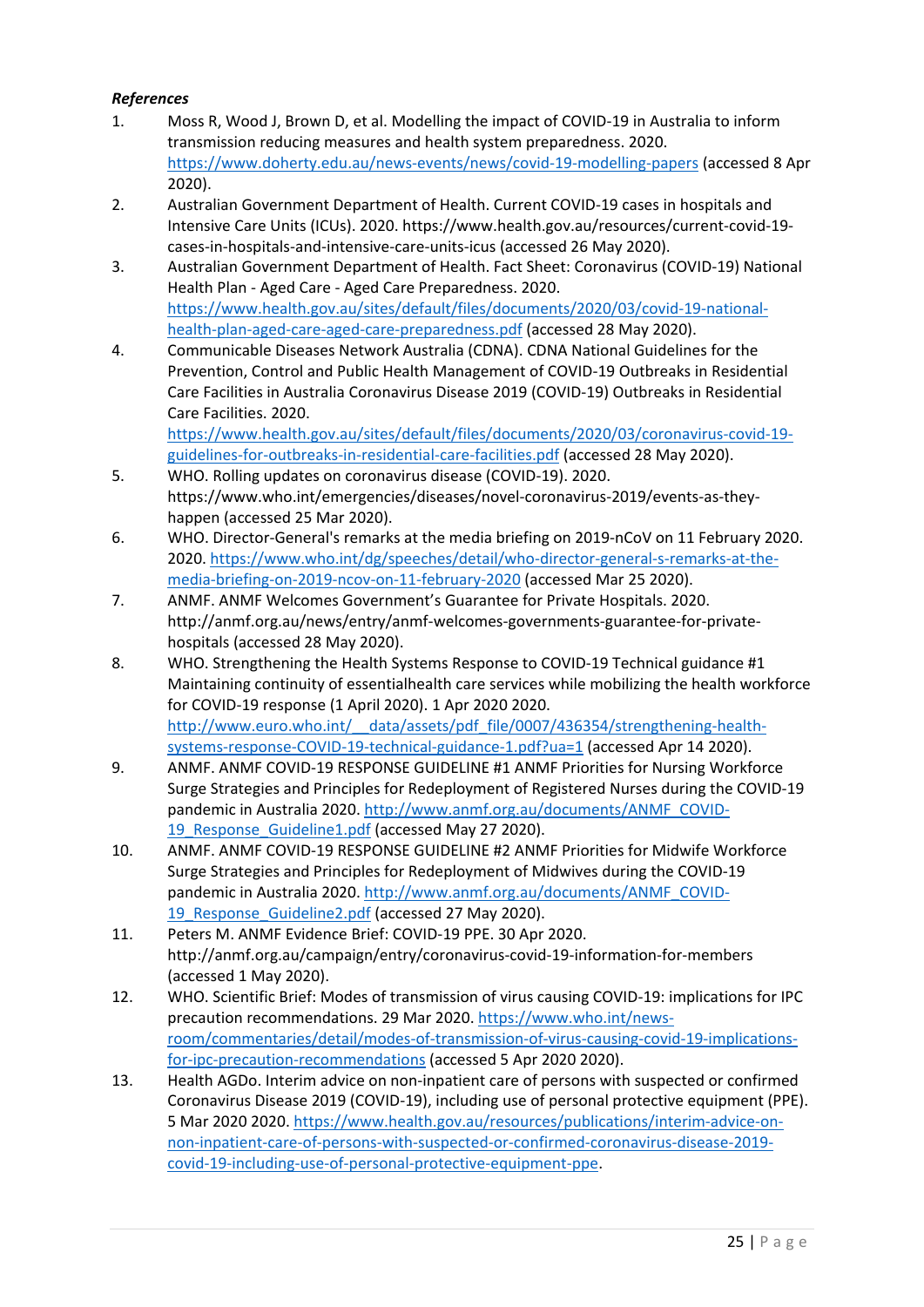- 14. Australian Government Department of Health. Interim recommendations for the use of personal protective equipment (PPE) during hospital care of people with Coronavirus Disease 2019 (COVID-19): Australian Government Department of Health, 2020.
- 15. Centers of Disease Control and Prevention. Interim Guidance for Public Health Personnel Evaluating Persons Under Investigation (PUIs) and Asymptomatic Close Contacts of Confirmed Cases at Their Home or Non-Home Residential Settings. 2020. <https://www.cdc.gov/coronavirus/2019-ncov/php/guidance-evaluating-pui.html> (accessed 28 Mar 2020).
- 16. European Centre of Disease Prevention and Control. Infection prevention and control for COVID-19 in healthcare settings - first update. 12 Mar 2020 2020. [https://www.ecdc.europa.eu/en/publications-data/infection-prevention-and-control-covid-](https://www.ecdc.europa.eu/en/publications-data/infection-prevention-and-control-covid-19-healthcare-settings)[19-healthcare-settings](https://www.ecdc.europa.eu/en/publications-data/infection-prevention-and-control-covid-19-healthcare-settings) (accessed 5 Apr 2020).
- 17. Huh S. How to train the health personnel for protecting themselves from novel coronavirus (COVID-19) infection during their patient or suspected case care. *J Educ Eval Health Prof* 2020; **17**: 10-.
- 18. WHO. Rational use of personal protective equipment (PPE) for coronavirus disease (COVID-19) - Interim Guidance March 19 2020: World Health Organizaiton (WHO), 2020.
- 19. Peters M. ANMF Evidence Brief: COVID-19 Modes of Transmission and Infection. 30 Apr 2020[. http://anmf.org.au/campaign/entry/coronavirus-covid-19-information-for-members](http://anmf.org.au/campaign/entry/coronavirus-covid-19-information-for-members) (accessed 1 May 2020).
- 20. Zhen-Dong G, Zhong-Yi W, Shou-Feng Z, et al. Aerosol and Surface Distribution of Severe Acute Respiratory Syndrome Coronavirus 2 in Hospital Wards, Wuhan, China, 2020. *Emerging Infectious Disease journal* 2020; **26**(7).
- 21. Lim SM, Cha WC, Chae MK, Jo IJ. Contamination during doffing of personal protective equipment by healthcare providers. *Clinical and experimental emergency medicine* 2015; **2**(3): 162-7.
- 22. Centers of Disease Control and Prevention. Interim Infection Prevention and Control Recommendations for Patients with Suspected or Confirmed Coronavirus Disease 2019 (COVID-19) in Healthcare Settings. 1 Ap 2020 2020[. https://www.cdc.gov/coronavirus/2019](https://www.cdc.gov/coronavirus/2019-ncov/hcp/infection-control-recommendations.html?CDC_AA_refVal=https%3A%2F%2Fwww.cdc.gov%2Fcoronavirus%2F2019-ncov%2Finfection-control%2Fcontrol-recommendations.html) [ncov/hcp/infection-control](https://www.cdc.gov/coronavirus/2019-ncov/hcp/infection-control-recommendations.html?CDC_AA_refVal=https%3A%2F%2Fwww.cdc.gov%2Fcoronavirus%2F2019-ncov%2Finfection-control%2Fcontrol-recommendations.html)[recommendations.html?CDC\\_AA\\_refVal=https%3A%2F%2Fwww.cdc.gov%2Fcoronavirus%2F](https://www.cdc.gov/coronavirus/2019-ncov/hcp/infection-control-recommendations.html?CDC_AA_refVal=https%3A%2F%2Fwww.cdc.gov%2Fcoronavirus%2F2019-ncov%2Finfection-control%2Fcontrol-recommendations.html)
- [2019-ncov%2Finfection-control%2Fcontrol-recommendations.html](https://www.cdc.gov/coronavirus/2019-ncov/hcp/infection-control-recommendations.html?CDC_AA_refVal=https%3A%2F%2Fwww.cdc.gov%2Fcoronavirus%2F2019-ncov%2Finfection-control%2Fcontrol-recommendations.html) (accessed Apr 8 2020). 23. United Kingdowm Health and Safety Executive. Fit testing face masks to avoid transmission: coronavirus (COVID-19). 2020. https://www.hse.gov.uk/news/face-mask-ppe-rpecoronavirus.htm# (accessed 5 Apr 2020).
- 24. 3M. Fit Test vs Fit Check: Know the Difference. https://safetynetwork.3m.com/blog/wpcontent/uploads/2014/09/3M\_Fit\_check\_test\_infographic\_HR.pdf (accessed 1 May 2020).
- 25. National Health and Medical Research Council. Australian Guidelines for the Prevention and Control of Infection in Healthcare: 2019. May 2019 2019. [https://www.nhmrc.gov.au/about](https://www.nhmrc.gov.au/about-us/publications/australian-guidelines-prevention-and-control-infection-healthcare-2019#block-views-block-file-attachments-content-block-1)[us/publications/australian-guidelines-prevention-and-control-infection-healthcare-](https://www.nhmrc.gov.au/about-us/publications/australian-guidelines-prevention-and-control-infection-healthcare-2019#block-views-block-file-attachments-content-block-1)[2019#block-views-block-file-attachments-content-block-1](https://www.nhmrc.gov.au/about-us/publications/australian-guidelines-prevention-and-control-infection-healthcare-2019#block-views-block-file-attachments-content-block-1) (accessed 1 May 2020).
- 26. New South Wales Clinical Excellence Commission. Application of PPE in Response to COVID-19 Pandemic. 27 April 2020 2020. [http://www.cec.health.nsw.gov.au/keep-patients](http://www.cec.health.nsw.gov.au/keep-patients-safe/COVID-19)[safe/COVID-19](http://www.cec.health.nsw.gov.au/keep-patients-safe/COVID-19) (accessed 1 May 2020).
- 27. Hines L, Rees E, Pavelchak N. Respiratory protection policies and practices among the health care workforce exposed to influenza in New York State: evaluating emergency preparedness for the next pandemic. *American journal of infection control* 2014; **42**(3): 240-5.
- 28. Clayton M, Vaughan N. Fit for purpose? The role of fit testing in respiratory protection. *The Annals of Occupational Hygiene* 2005; **49**(7): 545-8.
- 29. Ciotti C, Pellissier G, Rabaud C, Lucet JC, Abiteboul D, Bouvet E. Effectiveness of respirator masks for healthcare workers, in France. *Medecine et maladies infectieuses* 2012; **42**(6): 264- 9.